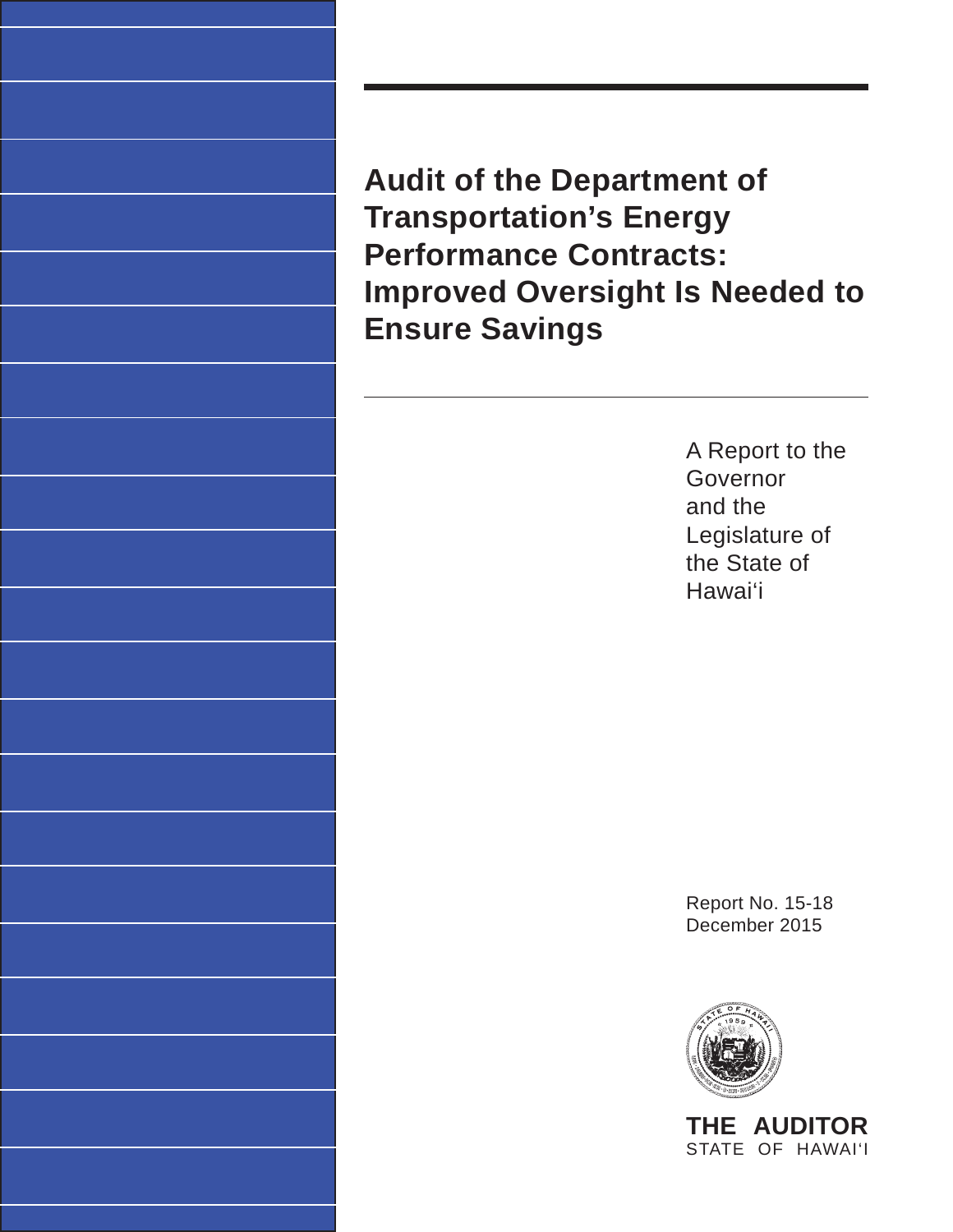#### **Offi ce of the Auditor**

The missions of the Office of the Auditor are assigned by the Hawai'i State Constitution (Article VII, Section 10). The primary mission is to conduct post audits of the transactions, accounts, programs, and performance of public agencies. A supplemental mission is to conduct such other investigations and prepare such additional reports as may be directed by the Legislature.

Under its assigned missions, the office conducts the following types of examinations:

- 1. Financial audits attest to the fairness of the financial statements of agencies. They examine the adequacy of the financial records and accounting and internal controls, and they determine the legality and propriety of expenditures.
- 2. Management audits, which are also referred to as performance audits, examine the effectiveness of programs or the efficiency of agencies or both. These audits are also called program audits, when they focus on whether programs are attaining the objectives and results expected of them, and operations audits, when they examine how well agencies are organized and managed and how efficiently they acquire and utilize resources.
- 3. Sunset evaluations evaluate new professional and occupational licensing programs to determine whether the programs should be terminated, continued, or modified. These evaluations are conducted in accordance with criteria established by statute.
- 4. Sunrise analyses are similar to sunset evaluations, but they apply to proposed rather than existing regulatory programs. Before a new professional and occupational licensing program can be enacted, the statutes require that the measure be analyzed by the Office of the Auditor as to its probable effects.
- 5. Health insurance analyses examine bills that propose to mandate certain health insurance benefits. Such bills cannot be enacted unless they are referred to the Office of the Auditor for an assessment of the social and financial impact of the proposed measure.
- 6. Analyses of proposed special funds and existing trust and revolving funds determine if proposals to establish these funds are existing funds meet legislative criteria.
- 7. Procurement compliance audits and other procurement-related monitoring assist the Legislature in overseeing government procurement practices.
- 8. Fiscal accountability reports analyze expenditures by the state Department of Education in various areas.
- 9. Special studies respond to requests from both houses of the Legislature. The studies usually address specific problems for which the Legislature is seeking solutions.

Hawai'i's laws provide the Auditor with broad powers to examine all books, records, files, papers, and documents and all financial affairs of every agency. The Auditor also has the authority to summon persons to produce records and to question persons under oath. However, the Office of the Auditor exercises no control function, and its authority is limited to reviewing, evaluating, and reporting on its findings and recommendations to the Legislature and the Governor.



**THE AUDITOR** STATE OF HAWAI'I Kekuanao'a Building 465 S. King Street, Room 500 Honolulu, Hawai'i 96813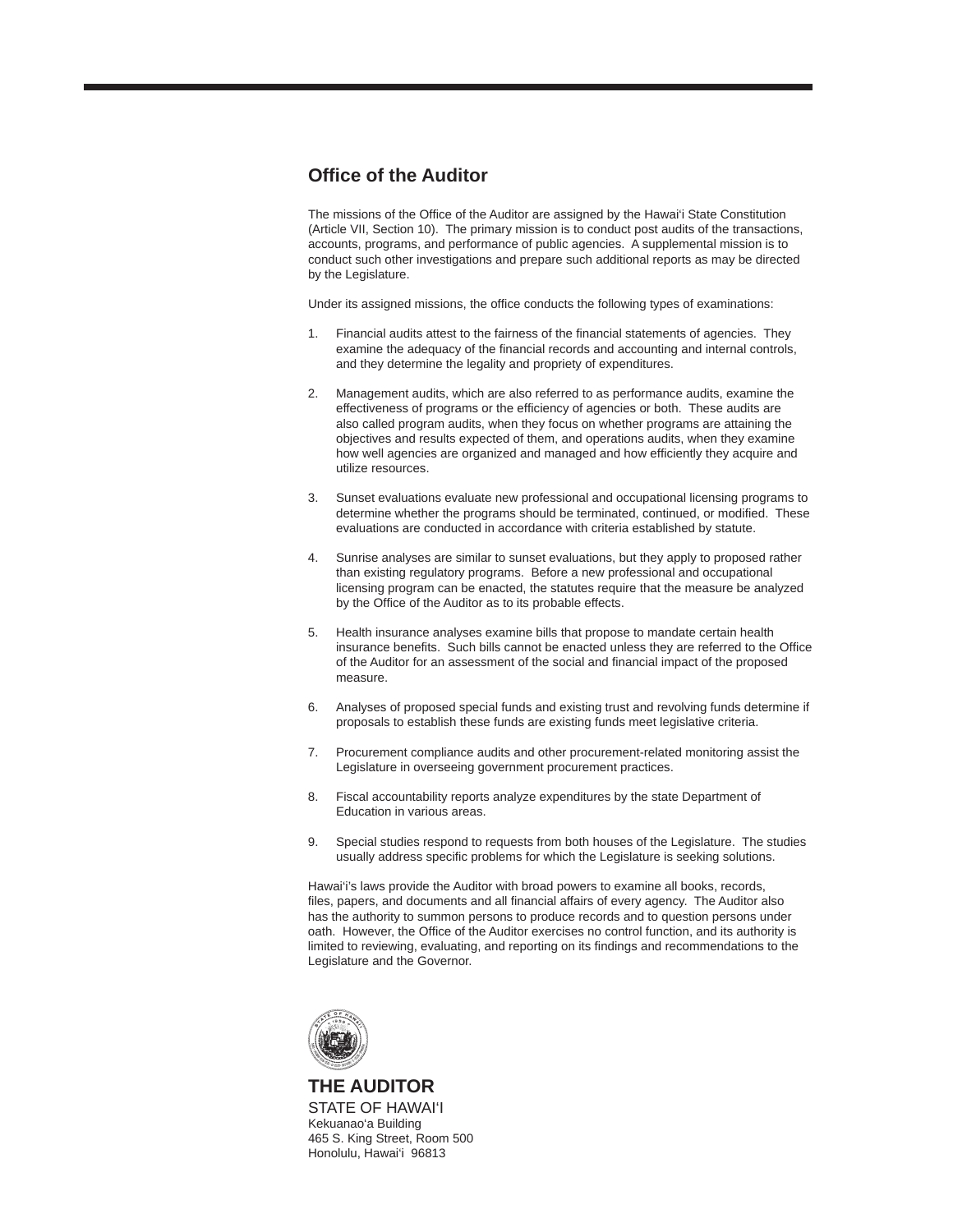

Office of the Auditor 465 S. King Street Rm. 500 Honolulu, HI 96813 Ph. (808) 587-0800

Jan K. Yamane Acting State Auditor State of Hawai'i

#### Projected Energy [Contract Costs and](#page-14-0)  Savings

Total Cost Savings \$518 mil. Project Costs \$363 mil. Net Savings \$155 mil.

The division is unable to verify the achievement of \$13.7 million in guaranteed savings covering the project's first two years.

[Recommendations](#page-32-0)

[Response](#page-35-0)

[Prior Audits](#page-14-0)

For the full text of this and other reports, visit our website: http://auditor.hawaii.gov/

# Audit of the Department of Transportation's Energy Performance Contracts **Report No. 15-18, December 2015**

*Improved oversight of DOT's energy performance contract needed to ensure promised savings*

#### **Airports Division's "20-year" energy contract is fl awed, but still protects the State's interests**

The Department of Transportation-Airports Division's energy contract, executed in December 2013 with Johnson Controls, Inc., promises to address a host of current and future energy needs, and could serve as a model for other agencies to follow. However, we found flaws in the design and [implementation of the project. Contrary to State Procurement Of](#page-21-0)fice guidance, the contract allows [for automatic acceptance of the annual savings report, which is a key document for ensuring savings](#page-21-0)  [match guaranteed levels. This provision weakens the division's ability to challenge or dispute any](#page-21-0)  [savings issues discovered after the 90-day review period expires.](#page-21-0)

We also found flaws that could undermine the energy contract's \$518 million savings guarantee. The [department thought the energy contract covered a 20-year term, but the contract actually expires](#page-18-0)  [after 19 years. Consequently, \\$60 million in savings are scheduled to occur after the contract expires.](#page-18-0)  This error occurred even though the division said it had "ample" time to review the contract, which was reviewed by multiple internal and outside parties. The division was unaware of this flaw until we brought it to their attention.

#### **Lax administration of energy contract undermines accountability for savings guarantee**

Johnson Controls' annual savings report is the division's foundation for assessing whether the project has achieved the savings that were guaranteed. Thus, it is imperative the division be able to thoroughly review the report in a timely fashion. [We found the division lacks the procedures](#page-24-0)  [and expertise needed to evaluate these annual savings reports. The division's incomplete review](#page-24-0)  of the first savings report left it unaware of significant reporting problems that undermine Johnson [Controls' accountability for ensuring savings exceed costs, as required by law. The division was](#page-24-0)  [therefore unable to verify whether \\$13.7 million in guaranteed savings for the project's](#page-24-0) first two years was achieved, undermining the public's confidence in the department's ability to ensure the energy [contract delivers promised bene](#page-24-0)fits.

#### **Agency response**

The Department of Transportation generally agreed with our findings and recommendations, and reported that it has begun implementing all our recommendations. Among other things, the department said it has amended the energy contract to correct flaws we identified.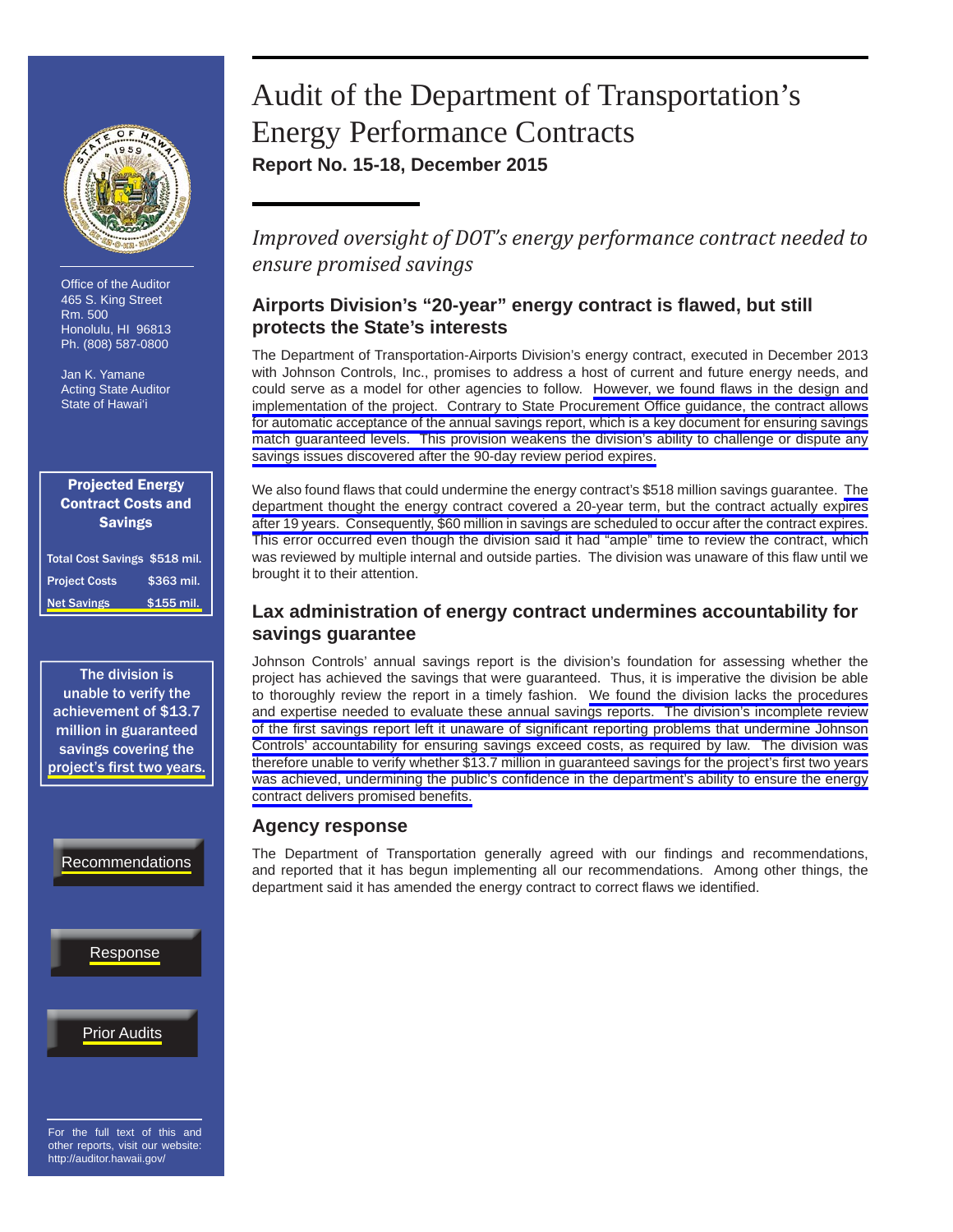**Audit of the Department of Transportation's Energy Performance Contracts: Improved Ovesight Is Needed to Ensure Savings**

> A Report to the Governor and the Legislature of the State of Hawai'i

Submitted by

**THE AUDITOR** STATE OF HAWAI'I

Report No. 15-18 December 2015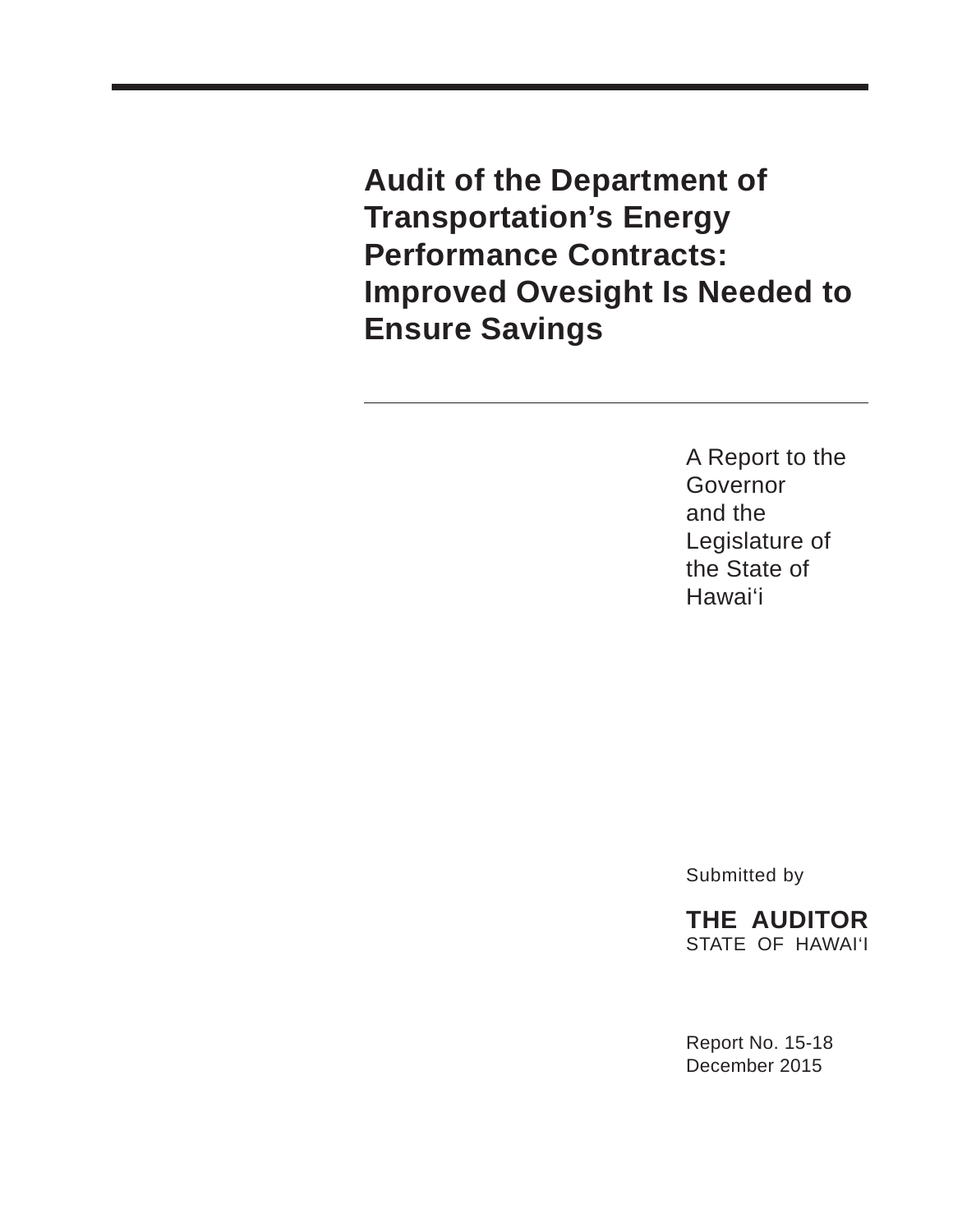# **Foreword**

This is a report on our audit of the Department of Transportation's energy performance contract. We conducted the audit pursuant to Act 119, Session Laws of Hawai'i 2015, which required the Auditor to conduct an audit of the energy performance contracts of the Department of Transportation, including an evaluation of the terms and conditions for monitoring utility consumption, a determination of utility cost savings to the State, and payments to the contractor.

We wish to express our appreciation for the cooperation and assistance extended to us by officials and staff of the Department of Transportation, and other individuals whom we contacted during the course of our audit.

Jan K. Yamane Acting State Auditor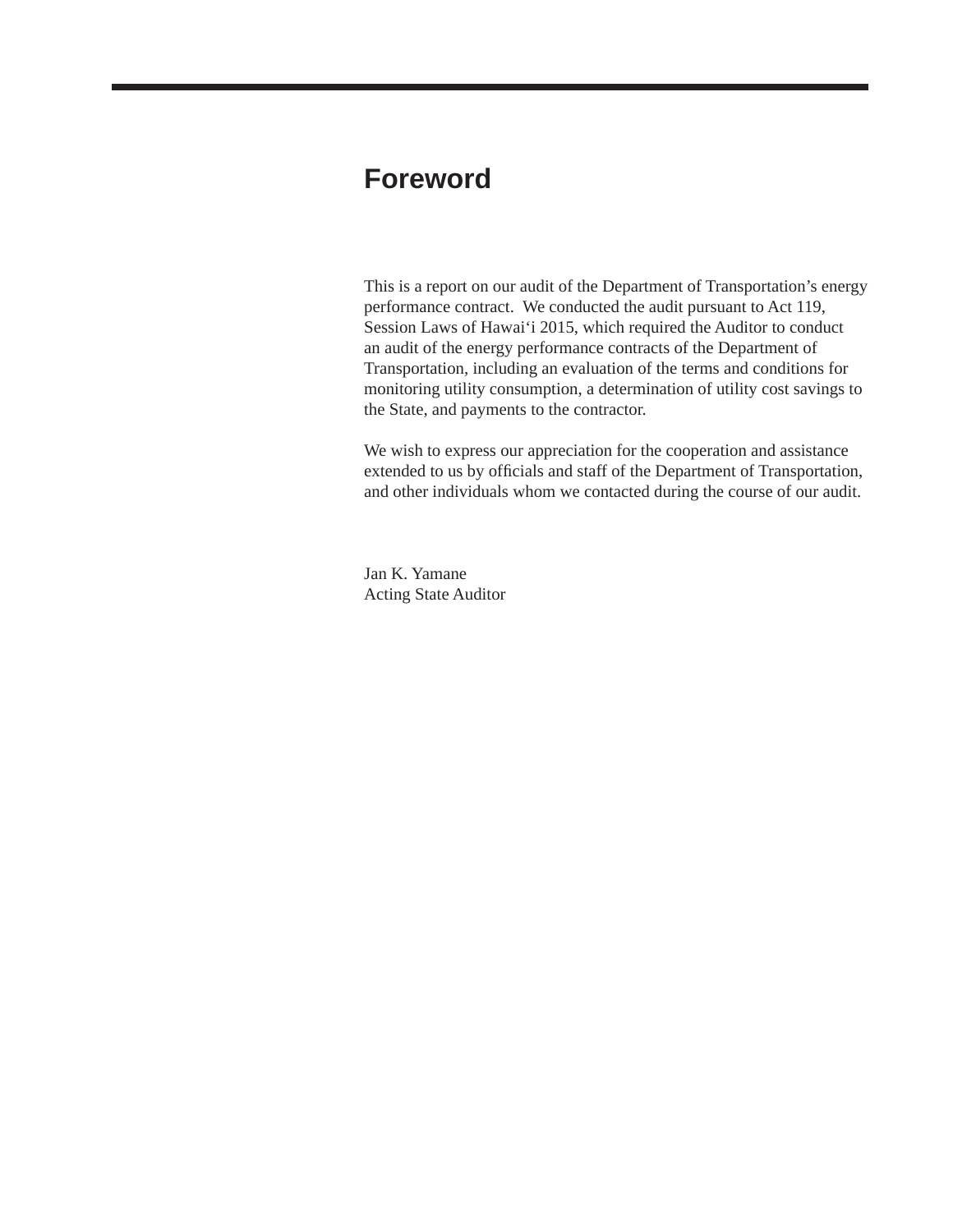# **Table of Contents**

| <b>Chapter 1</b> | <b>Introduction</b> |
|------------------|---------------------|
|------------------|---------------------|

### **Chapter 2 Improved Oversight of DOT's Energy Performance Contract Is Needed to Ensure Promised Savings**

| Airports Division's "20-Year" Energy Contract Is    |  |
|-----------------------------------------------------|--|
| Flawed, but Still Protects the State's Interests 12 |  |
| Lax Administration of Energy Contract Undermines    |  |
| Accountability for Savings Guarantees 18            |  |
|                                                     |  |
|                                                     |  |
|                                                     |  |

|--|--|--|

### **List of Exhibits**

| Exhibit 1.1 | Department of Transportation Organizational Chart3 |  |
|-------------|----------------------------------------------------|--|
| Exhibit 1.2 |                                                    |  |
| Exhibit 1.3 | Airports Division Appropriations by Means of       |  |
|             |                                                    |  |
| Exhibit 1.4 | Financing Services and Payment Responsibilities    |  |
|             |                                                    |  |
| Exhibit 1.5 | Schedule of Lease Payments, FY2015-FY20297         |  |
| Exhibit 1.6 | Projected Airports Division Energy Contract Costs  |  |
|             | and Savings, FY2014–FY2034 (in thousands)8         |  |
| Exhibit 2.1 | Airports Division's Energy Contract Timeline12     |  |
| Exhibit 2.2 | Photo of Photovoltaic Panels on Honolulu           |  |
|             |                                                    |  |
| Exhibit 2.3 | Annual Savings Report's Automatic Acceptance       |  |
|             | Term                                               |  |
|             |                                                    |  |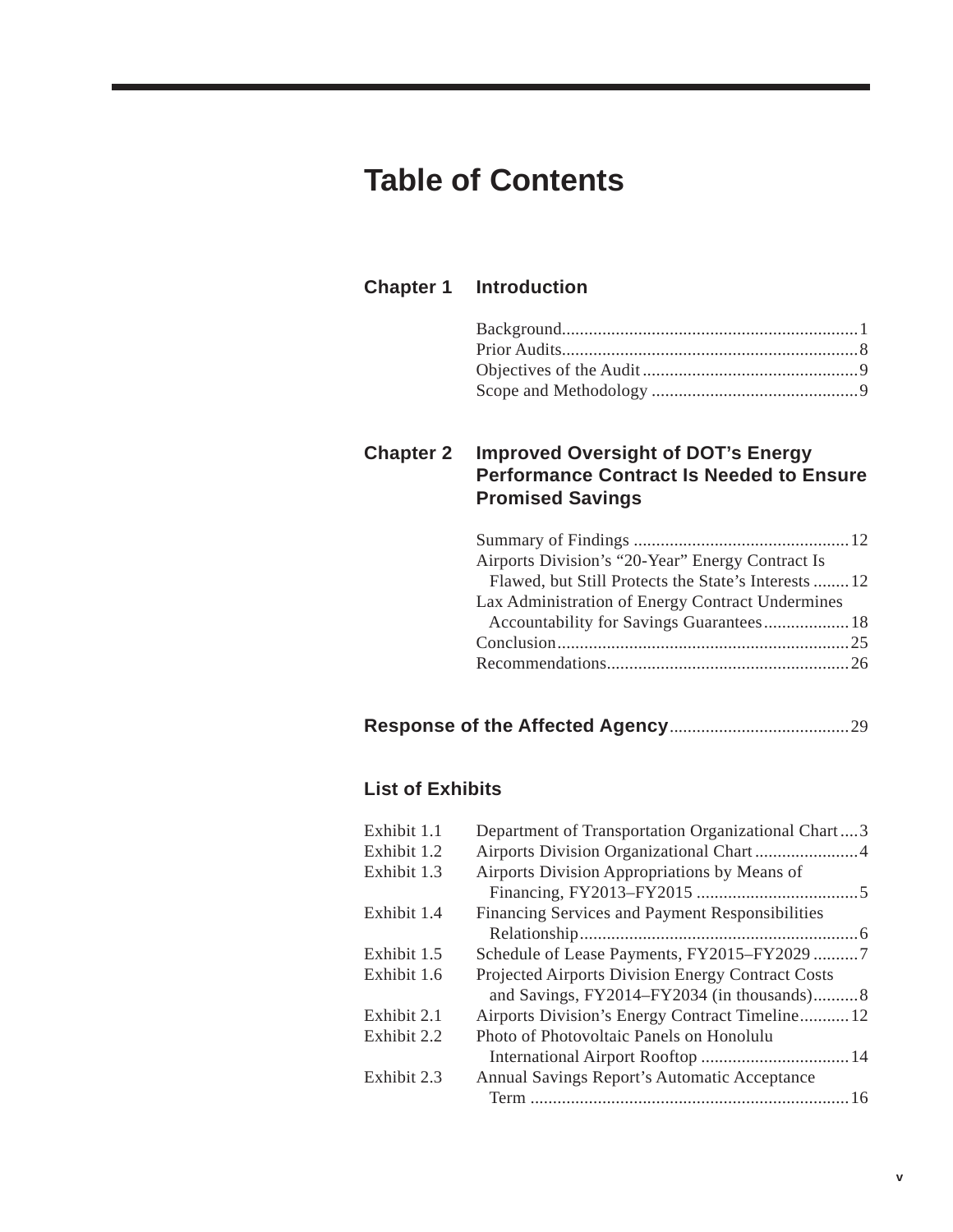| Exhibit 2.4 | Energy Contract Guaranteed Savings Schedule17        |
|-------------|------------------------------------------------------|
| Exhibit 2.5 | Photo of Honolulu International Airport Cargo        |
|             |                                                      |
| Exhibit 2.6 | Photo of Honolulu International Airport Arrivals LED |
|             |                                                      |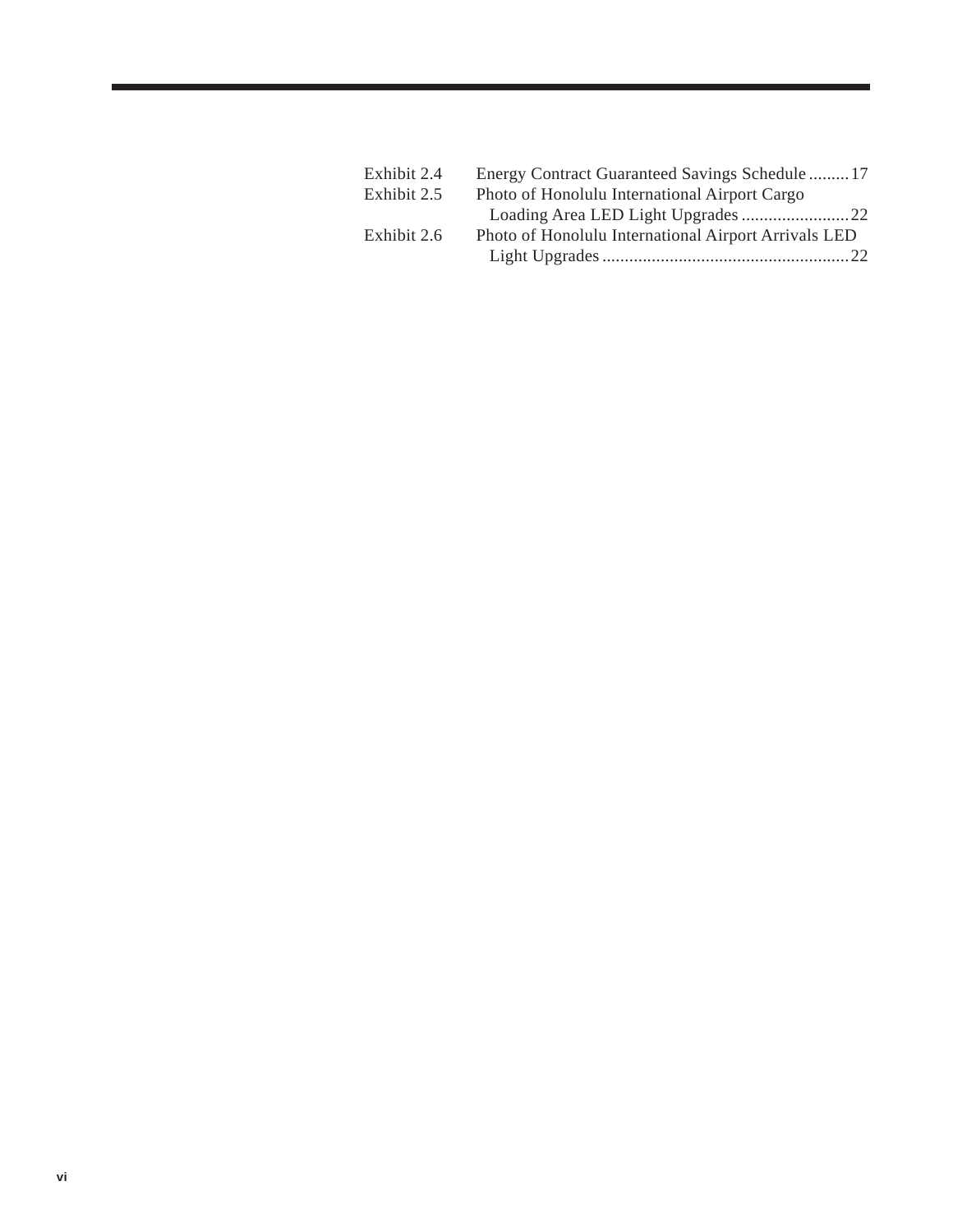# Chapter 1 **Introduction**

This audit was requested by the 2015 Legislature through Act 119, Session Laws of Hawai'i (SLH) 2015, which requires the Auditor to conduct a financial and management audit of the Department of Transportation (DOT)'s energy performance contracts. The audit is to address: (1) an evaluation of the terms and conditions for monitoring utility consumption; (2) a determination of utility cost savings to the State; and (3) payments to the contractor.

# **Background**

According to a 2014 U.S. Department of Energy report, Hawai'i is the most oil-dependent state in the nation, with about 85 percent of its energy derived from imported petroleum and petroleum products. Hawai'i relies on imported oil to meet 74 percent of its electricity generation needs.

The U.S. Department of Energy and the State of Hawai'i entered into a Memorandum of Understanding in 2008 to establish the Hawai'i Clean Energy Initiative in an effort to transform the way energy efficiency and renewable energy resources are planned and used in Hawai'i. The initiative, which serves as a foundation for Hawai'i's long-term clean energy strategy, has a goal to meet 70 percent of Hawai'i's energy needs by 2030 through clean energy. Clean energy refers to a combination of 40 percent from renewable energy generation and 30 percent from energy efficiency and conservation measures. To align Hawai'i's energy policy laws with the State's energy goals, the 2009 Legislature passed Act 155 establishing renewable and energy-efficiency standards in Hawai'i.

State and county agencies face increasing energy costs and the need to replace or upgrade aging, inefficient, and obsolete energy- and waterconsuming equipment. Capital improvement and operating budgets have typically been inadequate to fund such upgrades. Energy contracts are an innovative way to use guaranteed energy and water savings to finance and build energy and water conservation measures. State agencies that reduce costs via energy contracts can continue to receive energy expenditure budget appropriations at pre-retrofit levels as an incentive to increase adoption of such energy contracts.

An energy contract is a comprehensive agreement in which an energy services company performs an investment grade audit and develops, designs, arranges financing for, installs, and often operates and maintains energy- and water-saving improvements for a customer (for example, *Energy contracts*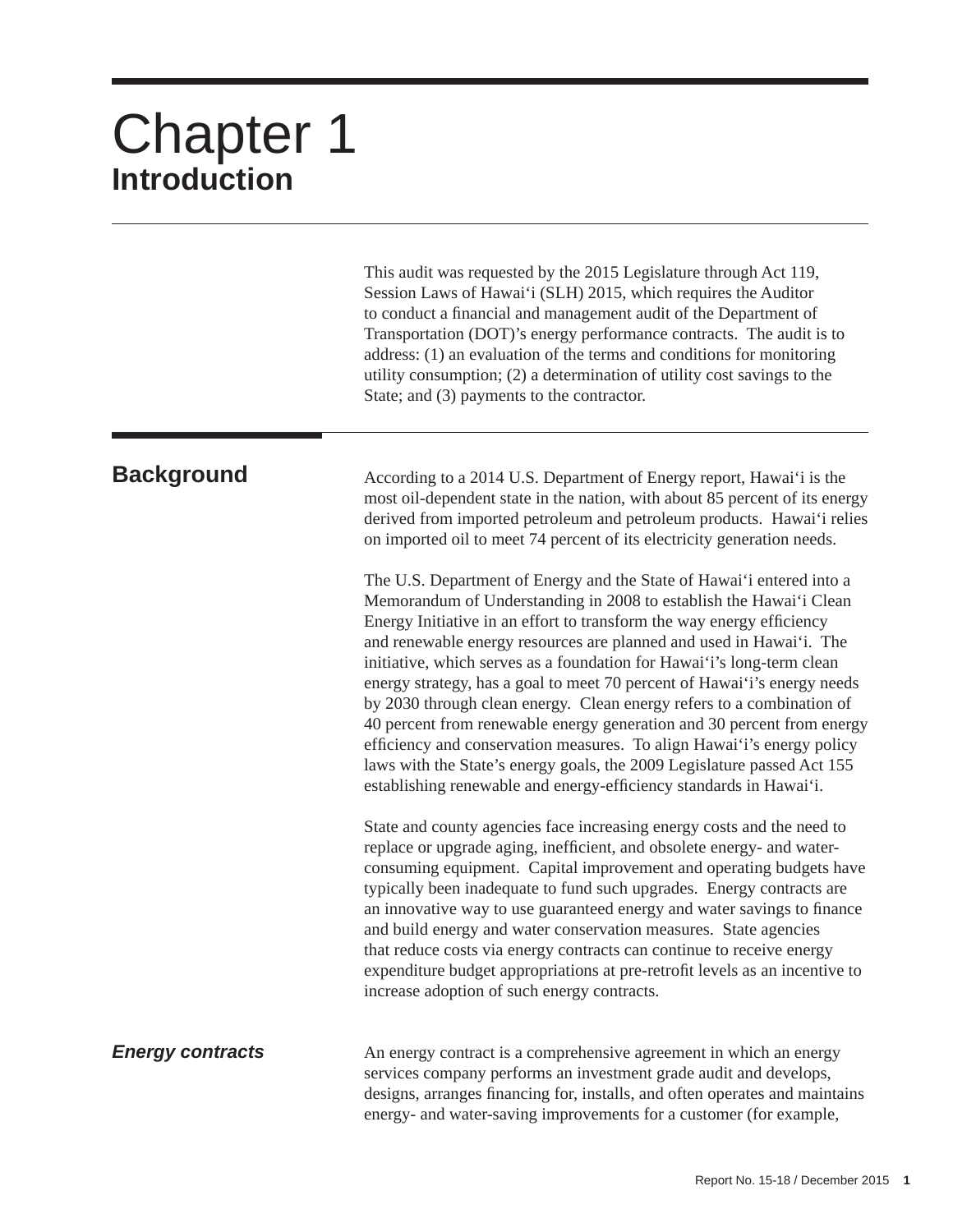a State agency). The energy services company is compensated with a portion of resulting cost savings, lease payments, or specified revenues. The level of payment depends on verified energy savings, energy production, and avoided maintenance and equipment replacement costs. Energy contract projects are generally financed by third-party lenders.

Agencies can use cost savings generated by energy contracts to pay off the original investment as well as finance and maintenance costs. Costs of energy efficiency improvements are paid for with savings from utility cost and operations and maintenance, with no up-front funds from the customer.

A key feature of an energy contract is that an energy services company guarantees energy and water savings. If savings levels are not met, the energy services company pays the difference between the estimated and actual savings to the agency. Measurement and verification services help an agency and an energy services company ensure that savings guarantees and equipment performance levels are met. This savings guarantee places performance risk on the energy services company rather than the agency.

The Department of Transportation has the largest energy contract of any state government nationwide. The department is responsible for planning, designing, constructing, operating, and maintaining 11 commercial service airports, four general aviation airports, ten commercial harbors, and 2,450 lane miles of highway. DOT consists of six offices and three modal divisions: Airports, Harbors, and Highways. The subject of this audit is the Airports Division. The divisions are headed by their respective deputy directors. Exhibit 1.1 shows the placement of the Airports Division within DOT's organization. *DOT's mission and organization*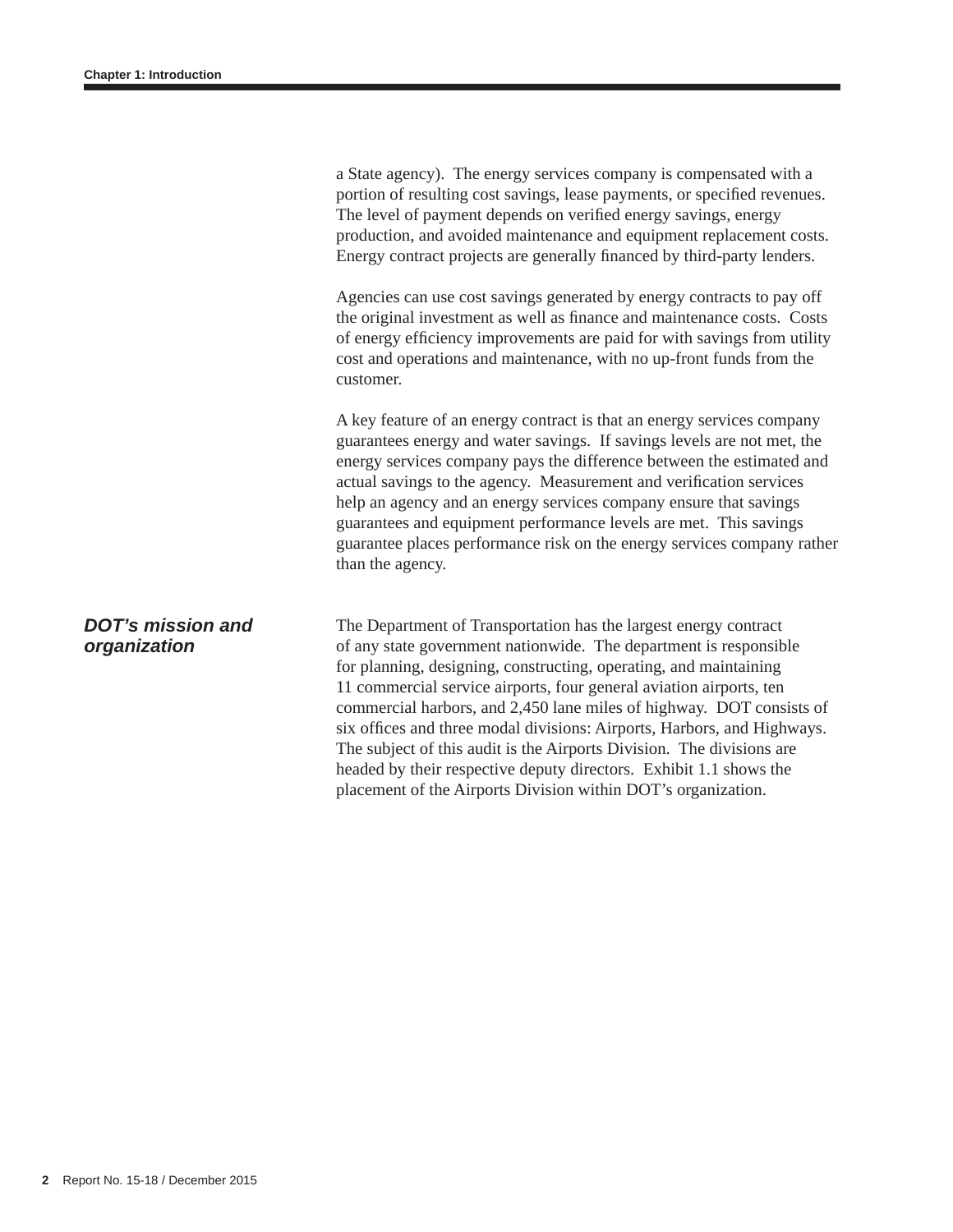

#### **Exhibit 1.1 Department of Transportation Organizational Chart**

Source: Department of Transportation

#### *Airports Division*

The mission of the Airports Division is to develop, manage, and maintain a safe and efficient global air transportation organization. An administrator directs the management, operation, maintenance, and construction of all state aviation facilities. The division consists of four districts (O'ahu, Maui, Hawai'i, and Kaua'i), each of which maintains various airports and airfields around the state. In addition, the division has four offices and one branch: (1) Staff Services Office,  $(2)$  Visitor Information Program Office,  $(3)$  Information Technology Office, (4) Airports Operations Office, and (5) Engineering Branch. The Engineering Branch advises the airports administrator and others on engineering matters and oversees much of the implementation and administration of the division's energy contract. Exhibit 1.2 shows the organization of the Airports Division.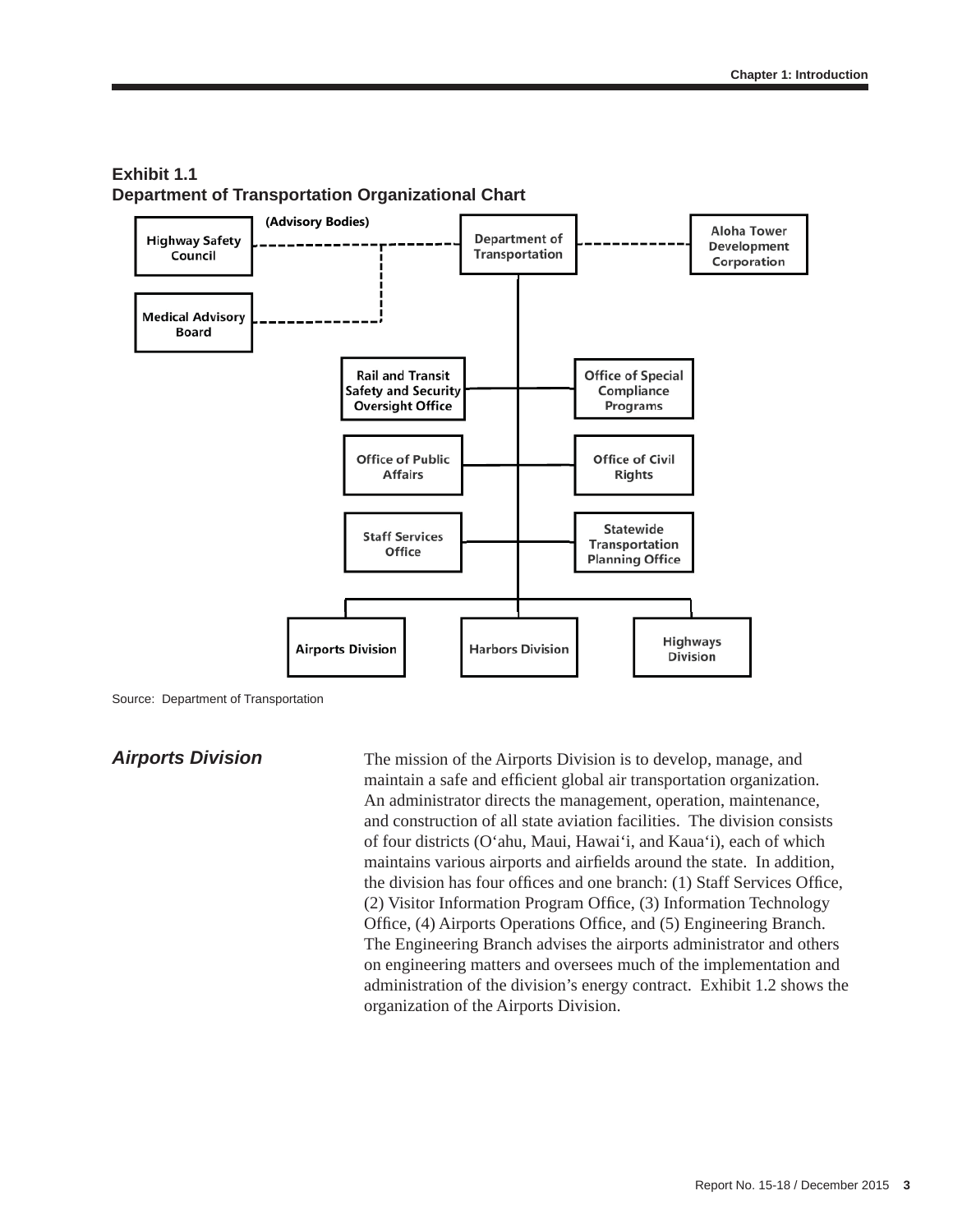

 **Exhibit 1.2 Airports Division Organizational Chart**

Source: Department of Transportation

#### *Airports Division funding*

The Airports Division receives no general funds and must be selfsustaining. The DOT imposes and collects charges for airport system services and properties to generate revenues to fund the division's operating expenses. The Airport Revenue Fund is expected to generate enough revenue to pay for program operation and maintenance costs and to contribute a fee to the State's general fund for central services. Its primary revenues come from the aviation fuel tax, landing fees, airport use charges, concession fees, and investment income. Other revenue sources include rentals and miscellaneous earnings.

The division receives special funds and federal funds for its operating budget. From FY2012–2013 to FY2014–2015, the division's annual appropriations for its operating budget averaged \$445 million. Exhibit 1.3 shows the division's appropriations, by means of financing, over the past three years.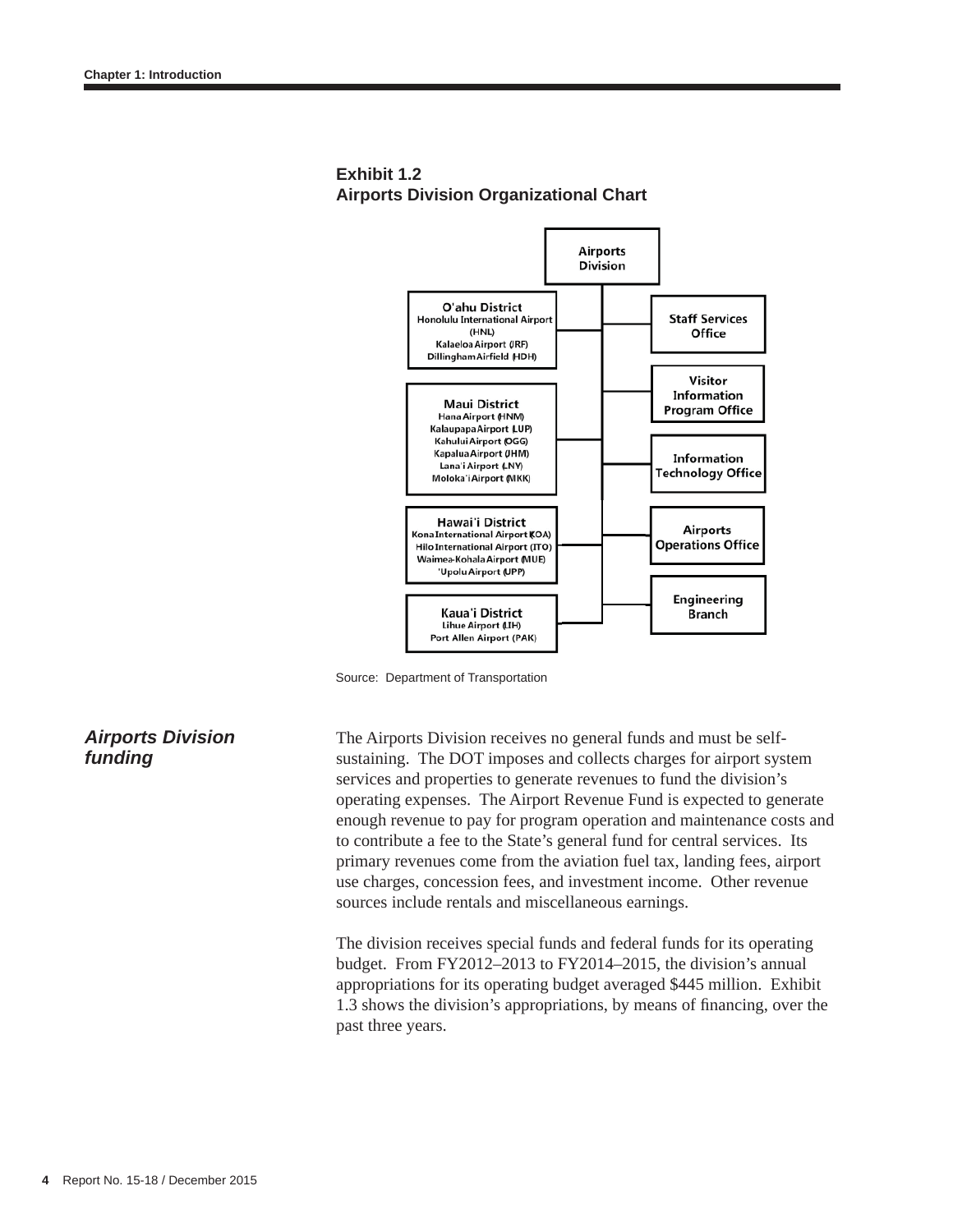| Exhibit 1.3                                             |
|---------------------------------------------------------|
| Airports Division Appropriations by Means of Financing, |
| FY2013-FY2015                                           |

|                             | <b>FY2013</b> | <b>FY2014</b> | <b>FY2015</b> |
|-----------------------------|---------------|---------------|---------------|
| Special funds               | \$414,064,024 | \$418,211,031 | \$484,146,396 |
| Federal funds               | 8,300,000     | 3,450,000     | 7,037,250     |
| <b>Total appropriations</b> | \$422,364,024 | \$421,661,031 | \$491,183,646 |

Source: General and supplemental appropriations acts, SLH 2012 through 2014

#### *Airports Division's energy contract*

The Airports Division's FY2015 budget of \$491 million accounts for about half of DOT's operating budget of \$914 million. In 2013, the division executed a long-term contract with Johnson Controls, Inc.` to provide energy efficiency services and equipment and to perform measurement and verification, and maintenance services. Savings are monitored via an annual savings report provided by Johnson Controls.

Payments for the energy contract are funded from Airports Division's budget designated to cover utility expenses and result in no increase in its total appropriation. The Airports Division plans to use energy contract savings, which result from the difference between electricity costs and current financing payments, for energy-related maintenance services. Any excess savings are retained in the special fund and can be used for other allowable expenses.

Procurement of DOT's energy contract started in 2011, when the department issued an Invitation for Proposals (IFP) to solicit proposals for energy efficiency services and equipment at statewide DOT facilities. The IFP used a State Procurement Office list of pre-qualified energy service companies. Johnson Controls was selected by an evaluation committee with approval from the director of transportation. Johnson Controls is a global provider of products and services that include energy efficiency systems for buildings.

The DOT executed an agreement with Johnson Controls for an *investment grade audit*, which is a document designed to provide a competent reviewer sufficient technical detail to realistically assess potential energy and cost savings to energy savings projects. The audit provided by Johnson Controls included a list of proposed energy conservation measures, including services, equipment, and activities designed to increase energy efficiency and reduce energy consumption or operating and maintenance expenses.

In late 2013, DOT chose to implement \$150 million of \$202 million in airport energy conservation measures proposed by Johnson Controls. The construction period of the Airports Division's energy conservation measures commenced in January 2014 and was anticipated to be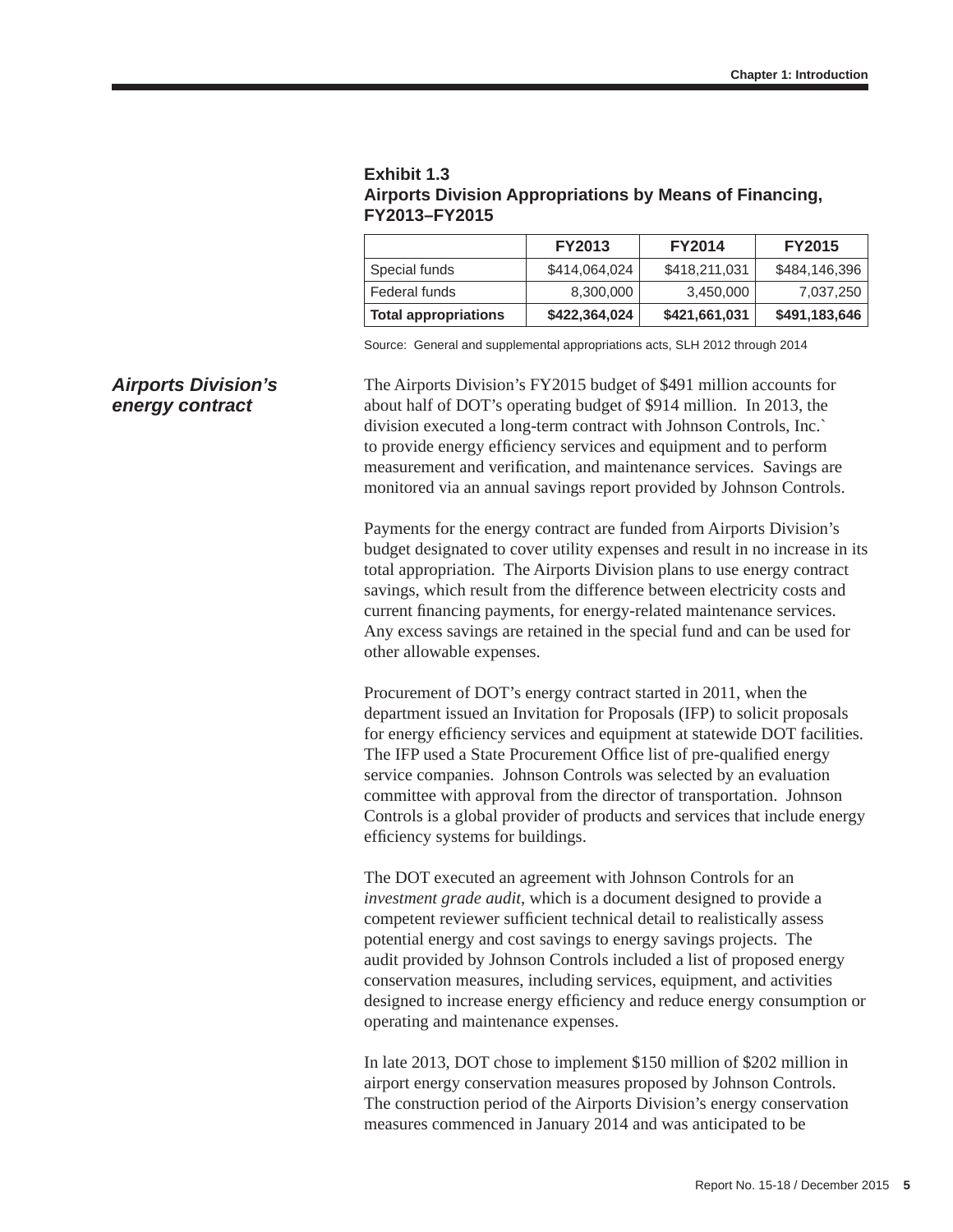completed by January 2016. According to DOT, in July 2015, the Highways Division executed a \$60 million energy contract with Johnson Controls. As of September 2015, the Harbors Division was negotiating a \$26 million energy contract with Johnson Controls.

#### **Financing and payment responsibilities for the Airports Division's energy contract**

Costs relating to the lease and installation of equipment to implement the Airports Division's energy contract were financed by  $$167.7$  million in lease revenue certificates of participation. These lease revenue certificates were issued by the division to investors and are payable from the division's revenues. Proceeds from the sale are disbursed by a trustee to Johnson Controls, at the direction and approval of the State, for financing the acquisition and installation of energy conservation measures and for other purposes. The trustee for the Airports Division's energy contract is U.S. Bank National Association in Seattle, Washington. The trustee for the certificate owners holds rights to installed equipment until the certificates of participation are paid off, at which point the division assumes ownership. Exhibit 1.4 shows the relationship of responsibilities for services and payment between the involved parties.

#### **Exhibit 1.4 Financing Services and Payment Responsibilities Relationship**



Source: Department of Transportation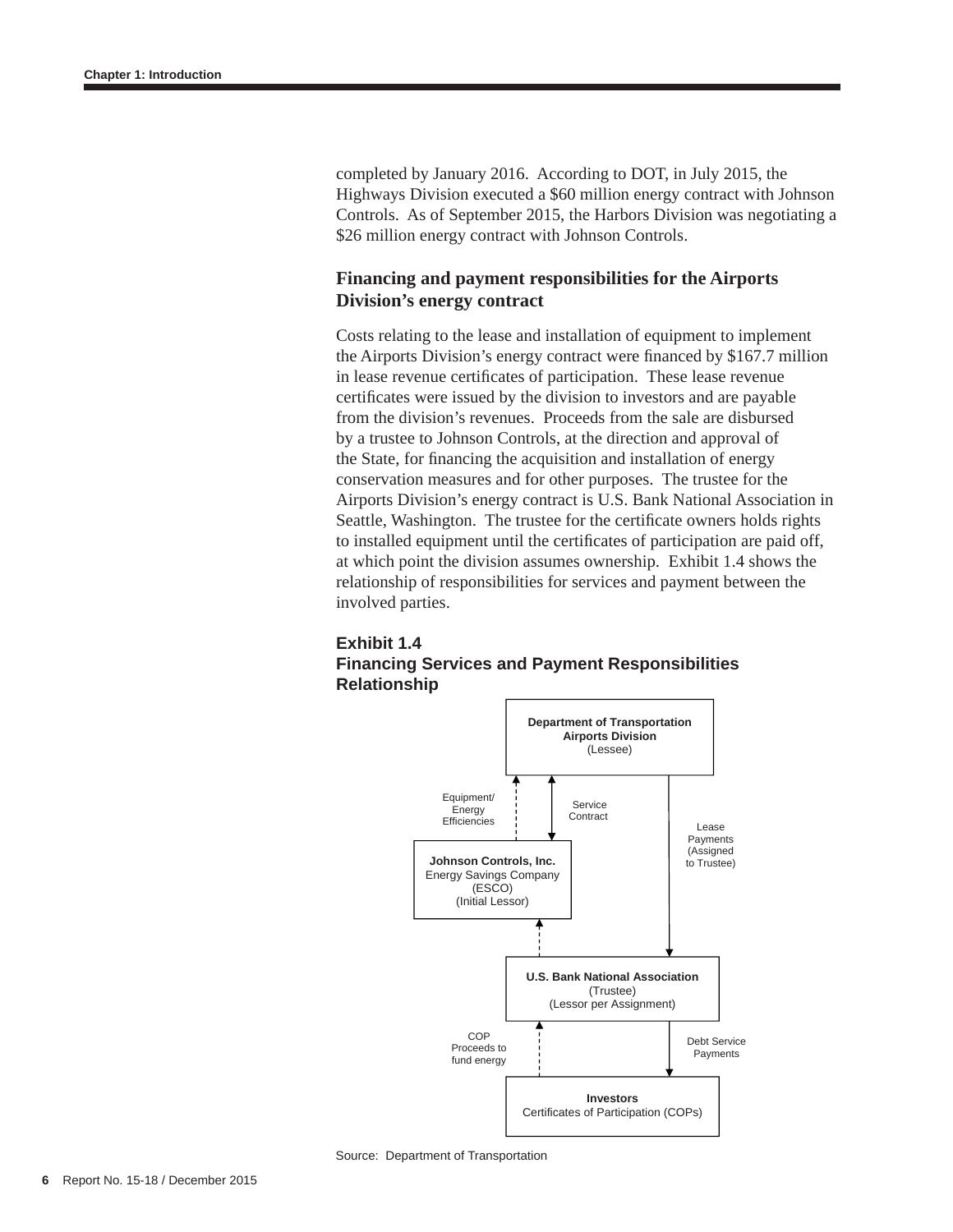The division makes lease payments, including principal and interest, to the trustee. The trustee then makes debt service payments to the investors. The division also makes service contract payments to Johnson Controls for measurement and verification, and maintenance services. Exhibit 1.5 shows the schedule for \$255.5 million in lease rent payments due through 2029 for the lease revenue certificates of participation.

| Year(s) ending June 30 | <b>Principal</b> | <b>Interest</b> | Total           |
|------------------------|------------------|-----------------|-----------------|
| 2015                   | \$<br>-          | 9,316,420<br>\$ | 9,316,420<br>\$ |
| 2016                   | -                | 8,343,063       | 8,343,063       |
| 2017                   | 4,745,000        | 8,271,887       | 13,016,887      |
| 2018                   | 5,675,000        | 8,058,838       | 13,733,838      |
| 2019                   | 6,490,000        | 7,787,162       | 14,277,162      |
| 2020-2024              | 52,615,000       | 32,413,188      | 85,028,188      |
| 2025-2029              | 98,215,000       | 13,556,868      | 111,771,868     |
| Total                  | \$167,740,000    | \$87,747,426    | \$255,487,426   |

#### **Exhibit 1.5 Schedule of Lease Payments, FY2015–FY2029**

Source: Airports Division's June 30, 2014, audited financial statements

#### **Airports Division's energy contract costs**

Under the terms of the division's energy contract, the two-year period for all project-related construction is expected to be complete in January 2016. Exhibit 1.6 shows energy contract savings, total costs, and net savings through 2034. Annual savings amounts include guaranteed electric, water, and operations cost savings as projected by Johnson Controls. Projected cost amounts include measurement and verification services and an annual service contract for maintenance of air conditioning, lighting, photovoltaic, and building automation systems. Costs also include debt service payments.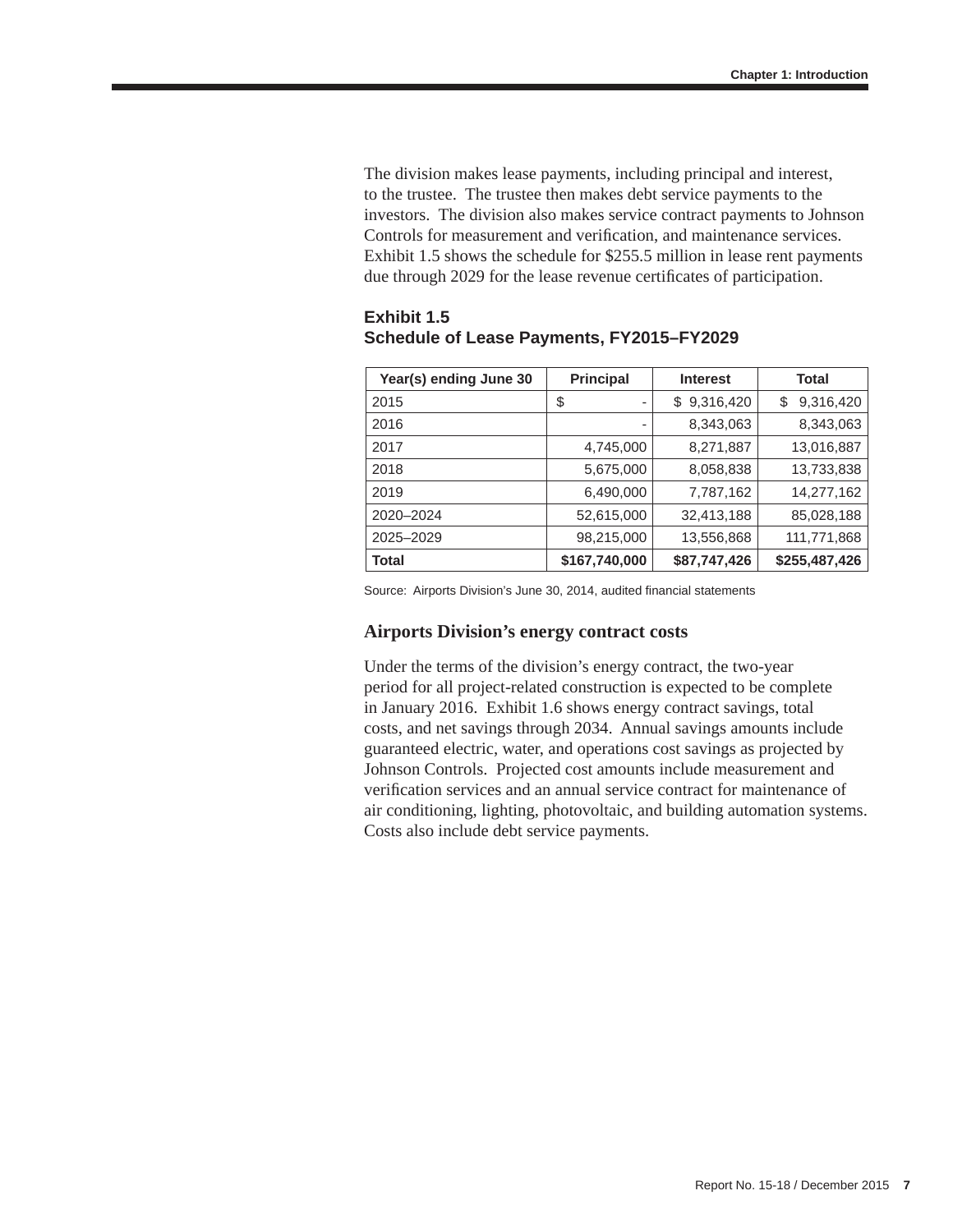#### <span id="page-14-0"></span> **Exhibit 1.6 Projected Airports Division Energy Contract Costs and Savings, FY2014–FY2034 (in thousands)**

| <b>Total Cost Savings</b>                    | S.  | 518,026 |
|----------------------------------------------|-----|---------|
| <b>Project Costs</b>                         |     |         |
| <b>Measurement and Verification Services</b> | S   | 21,945  |
| Maintenance contracts                        |     | 85,685  |
| Debt Service                                 |     | 255,487 |
| <b>Total Project Costs</b>                   | \$. | 363,117 |
| Net Savings                                  | \$. | 154.909 |

 Source: Airports Division's energy contract with Johnson Controls and its June 30, 2014, audited financial statements

# **Prior Audits**

We have conducted three prior audits relevant to this audit.

Our Report No. 95-29, *Audit of State Contracting for Professional and Technical Services* (November 1995), found the Airports Division's internal control structure failed to safeguard public assets, did not ensure competition in the contractor selection process, and failed to require adequate planning for contracted work. In addition, the division's management failed to adequately monitor contracts, project managers' monitoring efforts were ineffective, and project managers themselves were not monitored. We concluded that the division's internal control structure over contractual services was inadequate.

Our Report No. 05-05, *Audit of Selected Agencies' Procurement of Professional Services Contracts* (May 2005), found cumbersome, untimely, and questionable professional procurement practices by the audited agencies, and a failure to provide formal training by audited agencies for personnel responsible for procuring professional services. While DOT had written procedures for its professional services selection process, the Highways Division had developed its own procedures. The Airports Division also had its own system, called "project development and tracking." Neither required supporting documentation with contracts.

Our Report No. 13-04, *Procurement Examination of the Department of Transportation* (May 2013), found two material weaknesses involving the department's internal controls over procurement of goods and services. One was that recurring violations and questionable practices demonstrated the Airports Division's overreliance on contractors and willingness to put contractors' needs ahead of the public interest. We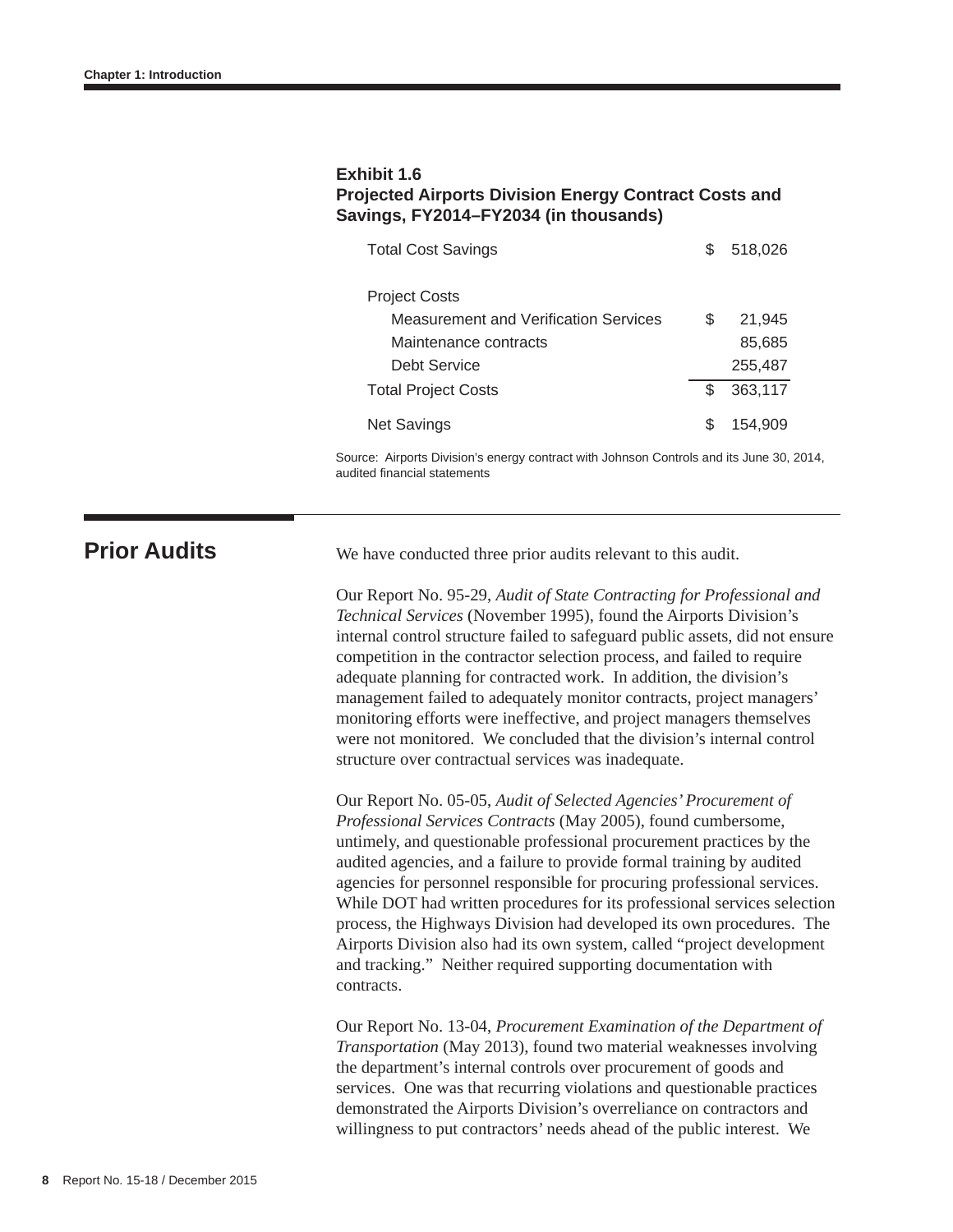|                                        | recommended that improved training and department-wide oversight<br>could reduce procurement violations and inconsistencies between<br>divisions.                                                                                                                                                                                                                                                                                                                                                                                    |  |  |
|----------------------------------------|--------------------------------------------------------------------------------------------------------------------------------------------------------------------------------------------------------------------------------------------------------------------------------------------------------------------------------------------------------------------------------------------------------------------------------------------------------------------------------------------------------------------------------------|--|--|
| Objectives of the<br><b>Audit</b>      | 1. Assess whether the design of the Department of Transportation's<br>Airports Division's energy performance contract protects the State's<br>interests.                                                                                                                                                                                                                                                                                                                                                                             |  |  |
|                                        | 2. Determine whether the Airports Division is adequately ensuring the<br>achievement of guaranteed savings.                                                                                                                                                                                                                                                                                                                                                                                                                          |  |  |
|                                        | Make recommendations as appropriate.<br>3.                                                                                                                                                                                                                                                                                                                                                                                                                                                                                           |  |  |
| <b>Scope and</b><br><b>Methodology</b> | This audit reviewed the management and fiscal practices of the Airports<br>Division's energy contract, which was DOT's only finalized energy<br>performance contract at the time our audit was initiated. We focused on<br>FY2012 through FY2015. Our audit did not involve testing or validating<br>energy contract annual savings report data, as only one such report was<br>available, and that report was conducted while project construction was<br>ongoing.                                                                  |  |  |
|                                        | We conducted interviews with key program staff and reviewed relevant<br>documents, including those regarding the contract's administration, to<br>determine whether relevant laws, rules, and policies were met; the system<br>was efficiently and effectively managed; and there was documentary<br>evidence of ongoing performance monitoring.                                                                                                                                                                                     |  |  |
|                                        | Our audit was conducted from May 2015 through September 2015<br>pursuant to the Office of the Auditor's Manual of Guides and generally<br>accepted government auditing standards. Those standards require that<br>we plan and perform the audit to obtain sufficient, appropriate evidence<br>to provide a reasonable basis for our findings and conclusions based<br>on our audit objectives. We believe the evidence we obtained provides<br>a reasonable basis for our findings and conclusions based on our audit<br>objectives. |  |  |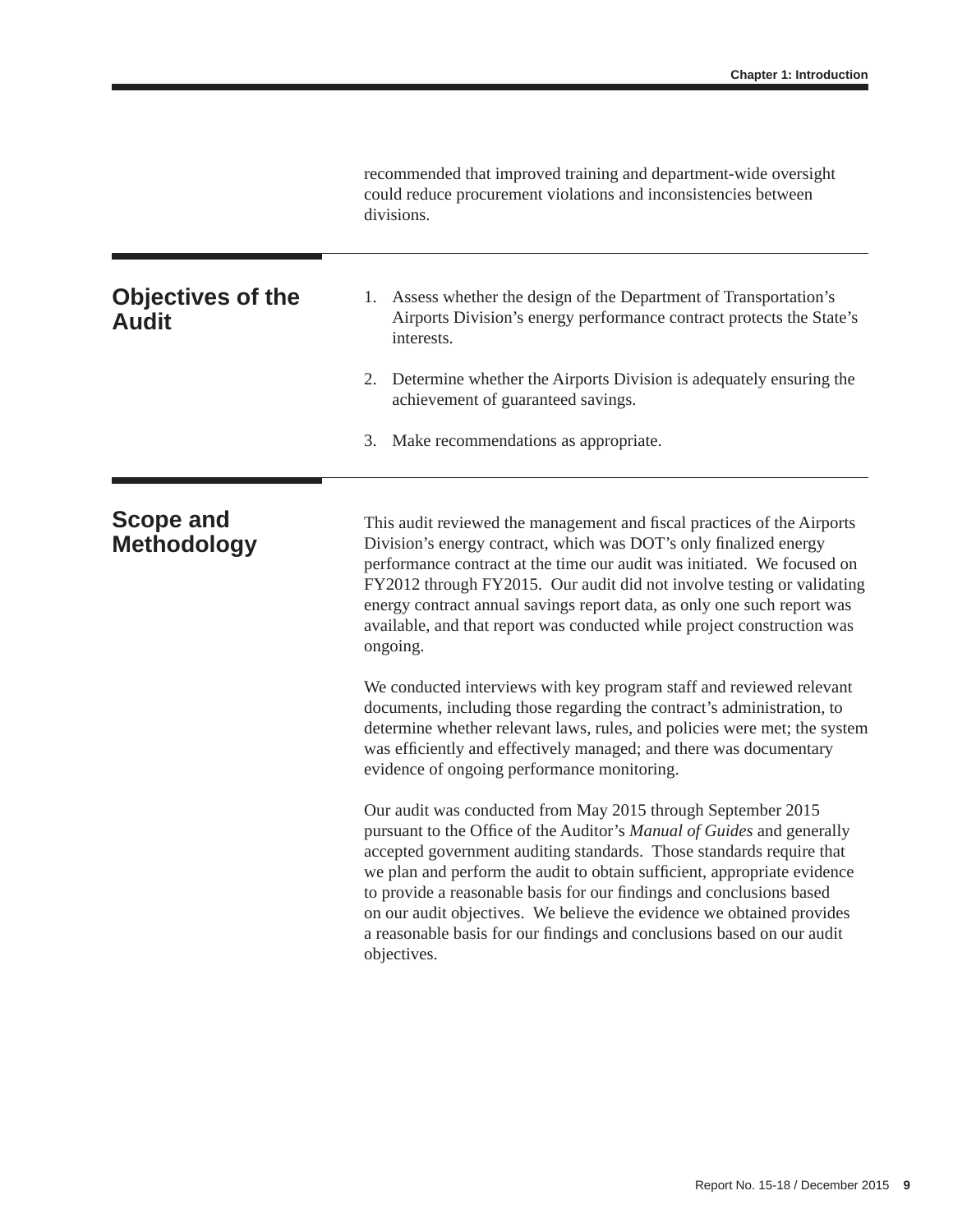*This page is intentionally left blank.*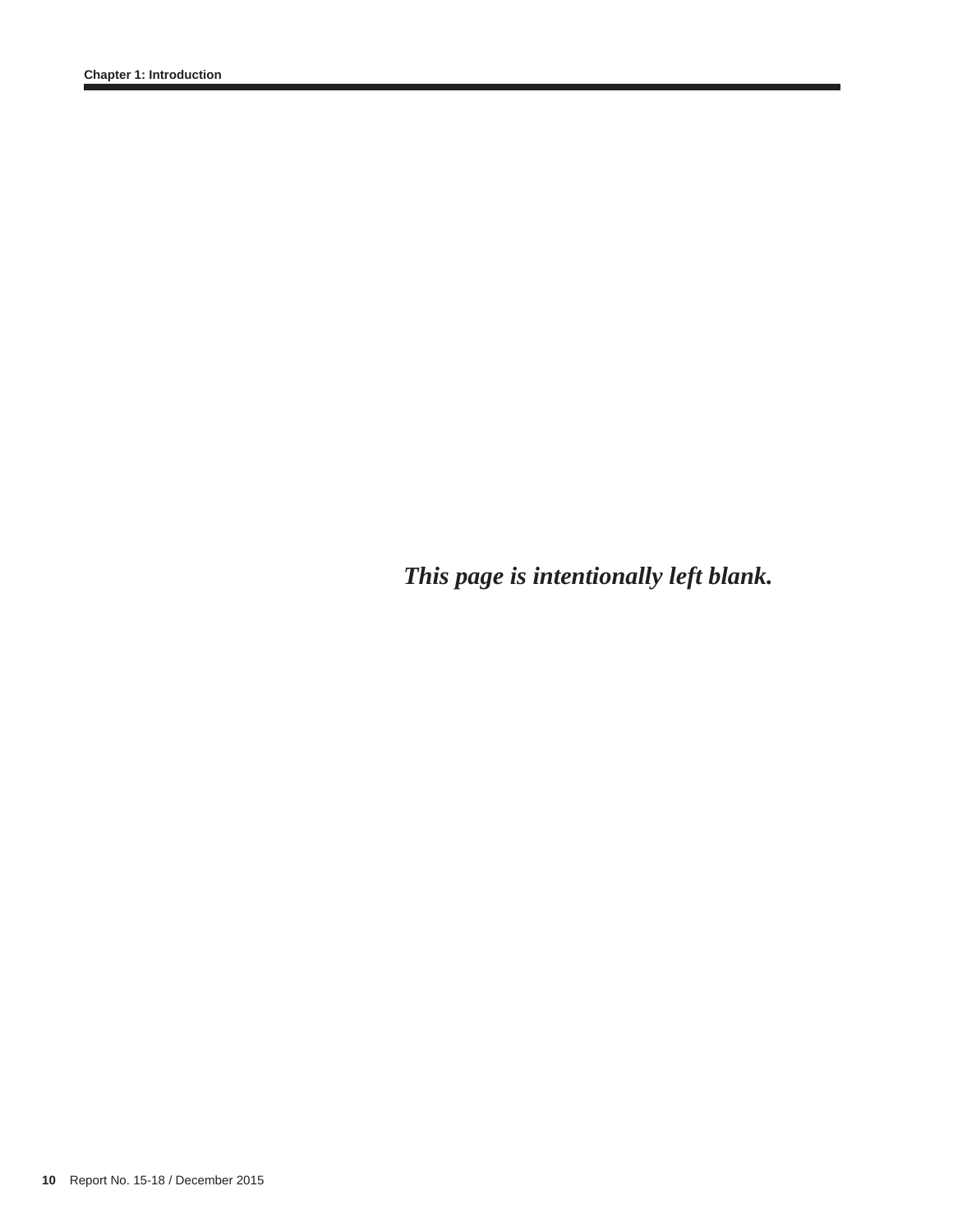# Chapter 2 **Improved Oversight of DOT's Energy Performance Contract Is Needed to Ensure Promised Savings**

The Department of Transportation (DOT)'s Airports Division's energy contract with Johnson Controls, Inc. presents a promising approach to addressing a host of current and future energy needs. In addition to cutting the division's energy use by 49 percent, the agreement is expected to result in improved lighting and cooling at airport facilities statewide, while furthering the State's goal of reducing oil dependency. At the same time, the project should generate net savings of \$155 million with little risk to the State.

The division's energy contract is the largest such state agreement nationwide and could serve as a model for other agencies. Although the energy contract's design comports with recommended practices and therefore protects the State's interests, we found some contract flaws and problems with the division's project implementation. Most significantly, the energy contract that DOT thought encompassed a 20-year term actually expires after 19 years. That error results in \$60 million in savings being scheduled to occur after the contract expires, thereby undermining the veracity of the savings guarantee.

We found the division failed to verify savings reported by Johnson Controls on a timely basis, thus undermining accountability for a state law that requires annual energy contract payments not exceed savings. The division was unaware that an initial annual savings report provided by Johnson Controls was submitted seven months late, and that it relied on 12 months of savings instead of six to achieve a \$1.9 million savings guarantee. The division was also unaware that a second annual savings report, which was supposed to account for another \$11.8 million in guaranteed savings, was overdue.

That the division was unaware of these problems is troubling, especially since the agency claims it had ample time to review the energy contract before it was executed. These errors occurred despite the energy contract having been reviewed by DOT staff, the Department of the Attorney General, an outside attorney, and a third-party energy consultant. Fortunately, the energy contract contains provisions that resolve these flaws; however, the fact that design and implementation problems could go unnoticed during those multiple reviews, and for an 18-month period after contract execution, could jeopardize public confidence in DOT's ability to plan and implement this complex project and other energy contracts.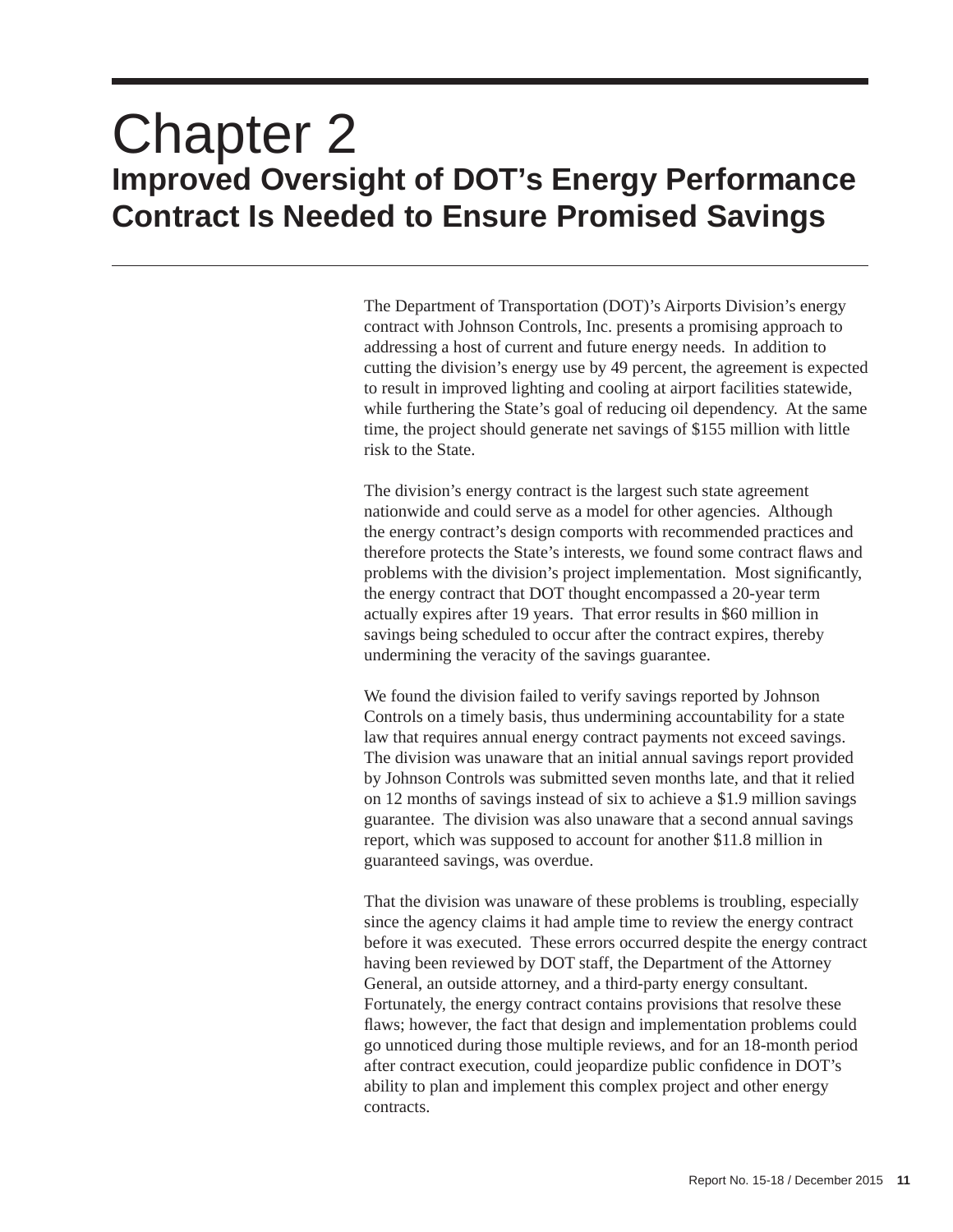<span id="page-18-0"></span>

| <b>Summary of</b><br><b>Findings</b>                                                                                                                | 1. | The Department of Transportation-Airports Division's "20-year"<br>energy contract is flawed, but still protects the State's interests.<br>The energy contract establishes responsibilities, guarantees, and<br>benchmarks for protecting the State's interests, but more could be<br>done. The department's review of the energy contract failed to<br>identify flaws that undercut the \$518 million savings guarantee.                                                                                                                                                                         |
|-----------------------------------------------------------------------------------------------------------------------------------------------------|----|--------------------------------------------------------------------------------------------------------------------------------------------------------------------------------------------------------------------------------------------------------------------------------------------------------------------------------------------------------------------------------------------------------------------------------------------------------------------------------------------------------------------------------------------------------------------------------------------------|
|                                                                                                                                                     |    | 2. Lax administration of faulty energy contract undermines<br>accountability for savings guarantees. The division's inadequate<br>review failed to identify flaws in the first annual savings report.<br>The division also could not verify achievement of \$13.7 million in<br>savings, and lacks a framework to evaluate the accuracy of energy<br>contract project savings.                                                                                                                                                                                                                   |
| <b>Airports Division's</b><br>"20-Year" Energy<br><b>Contract Is</b><br><b>Flawed, but Still</b><br><b>Protects the</b><br><b>State's Interests</b> |    | It took DOT more than two-and-a-half years to solicit and procure the<br>Airports Division's energy contract with Johnson Controls. In June<br>2013, DOT accepted an investment grade audit from Johnson Controls<br>outlining the project scope and savings. DOT was expected to execute an<br>energy contract with Johnson Controls one or two months after the audit<br>was submitted. However, it was not until six months later, in December<br>2013, that the \$150 million energy contract was executed. Exhibit 2.1<br>shows the timeline leading up to the energy contract's execution. |

#### **Exhibit 2.1 Airports Division's Energy Contract Timeline**



Source: Department of Transportation

The energy contract requires Johnson Controls to provide energy efficiency services and equipment and other services at 12 airports, while delivering \$518 million in guaranteed annual energy, operating, and maintenance cost savings during the life of the contract. Overall, the agreement includes 58 pages of terms and conditions, 335 pages of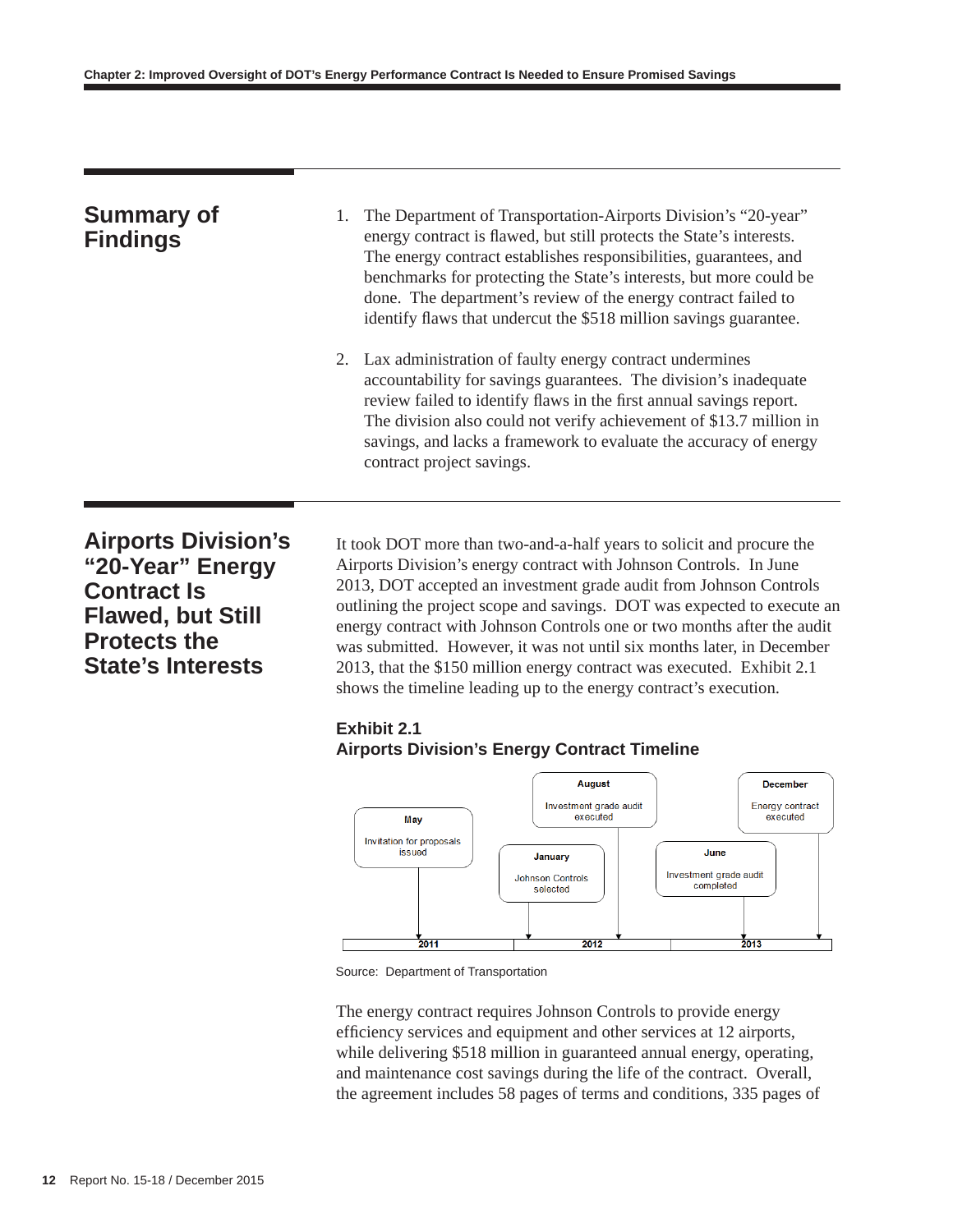schedules, and was designed in compliance with suggested guidelines meant to protect the State's interests. However, we found that multiple reviews of the energy contract did not catch errors and an omission that weaken the division's ability to hold Johnson Controls accountable for delivering guaranteed savings.

An investment grade audit is the technical and economic foundation of a successful guaranteed energy savings project. We found that the division's investment grade audit sets a firm foundation for the division's energy contract. The resulting energy contract also complies with best practices meant to ensure the success of such performance-based projects to protect the State's interests. However, we found that the division omitted a basic contract provision requiring formal acceptance of the Johnson Controls savings report after a 90-day report reconciliation period. This omission could weaken the division's ability to challenge or dispute savings issues.

#### **Investment grade audit sets solid foundation for division's energy contract**

According to the Department of Business, Economic Development and Tourism's (DBEDT's) *Guide to Energy Performance Contracting*, an investment grade audit needs to provide sufficient technical detail so that a technically competent reviewer can effectively assess the proposed energy savings project. The audit's results must establish and define appropriate consumption baselines for all utilities to allow for a realistic analysis of potential energy and cost savings. An investment grade audit should include the installed cost, annual cost savings, annual maintenance cost, payback period, lifespan, and environmental impact of each proposed energy and water saving measure.

We determined that the division's investment grade audit agreement complies with key suggested guidelines contained in DBEDT's energy contract guide. We also found that the division adequately reviewed the audit's report on proposed airports energy conservation measures. According to DBEDT's guide, an agency should conduct a rigorous technical review of an investment grade audit report and meet with the energy services company to discuss the proposed energy and water conservation measures and projected costs and savings. DOT's review included a director-appointed committee of department engineers and financial staff that held meetings, which included presentations by Johnson Controls. The committee evaluated whether proposed energy conservation measures met with criteria established by the DOT director prior to recommending a list of measures for adoption. DOT also used a third-party consultant to perform a technical review of the investment grade audit.

*Energy contract establishes responsibilities, guarantees, and benchmarks for protecting the State's interests, but could be improved*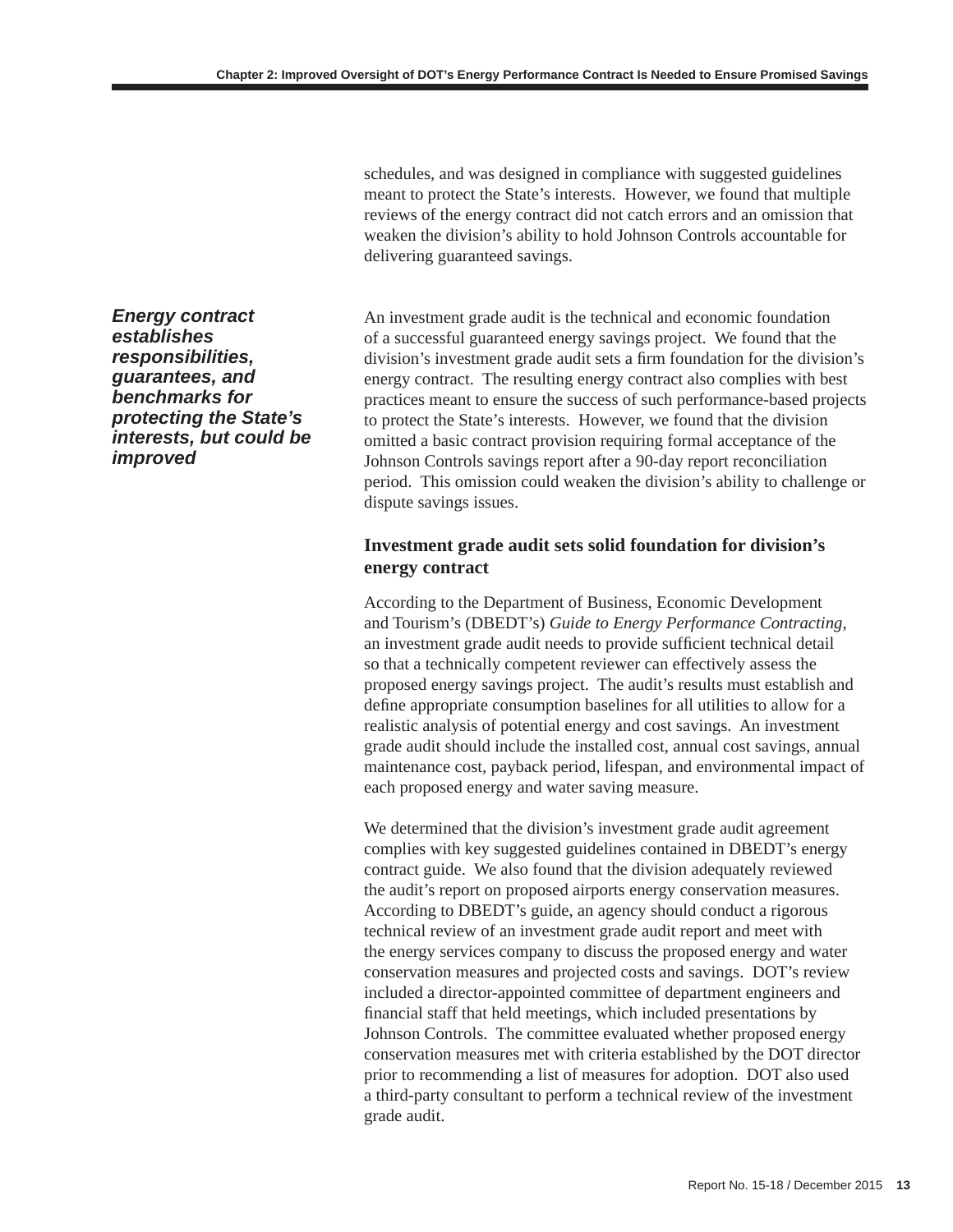Exhibit 2.2 shows photovoltaic panels on a Honolulu International Airport rooftop that were among 13 energy conservation measures evaluated in the investment grade audit and which were ultimately installed by Johnson Controls.

#### **Exhibit 2.2 Photo of Photovoltaic Panels on Honolulu International Airport Rooftop**



Source: Office of the Auditor

#### **Division's energy contract contains terms and conditions that protect the State's interests**

A properly designed energy contract should contain a variety of terms and conditions to protect an agency's interests. These key components include defined roles and responsibilities for the parties involved, accountability for savings and costs for contractor performance, measurement and verification services and costs, and equipment warranties and ownership. We found that the division's energy contract contains terms and conditions that comply with DBEDT and U.S. Department of Energy guidelines.

A key component for ensuring savings and cost accountability are terms requiring that an energy services company guarantee the energy and water savings will cover all costs during the term of the contract. The contract should include a properly documented baseline and identify all savings components, including electricity and water costs, operations and maintenance savings, and all other costs to be covered by savings. If savings do not cover the costs in any given year, the contract should require the contractor to pay the difference. Any excess savings should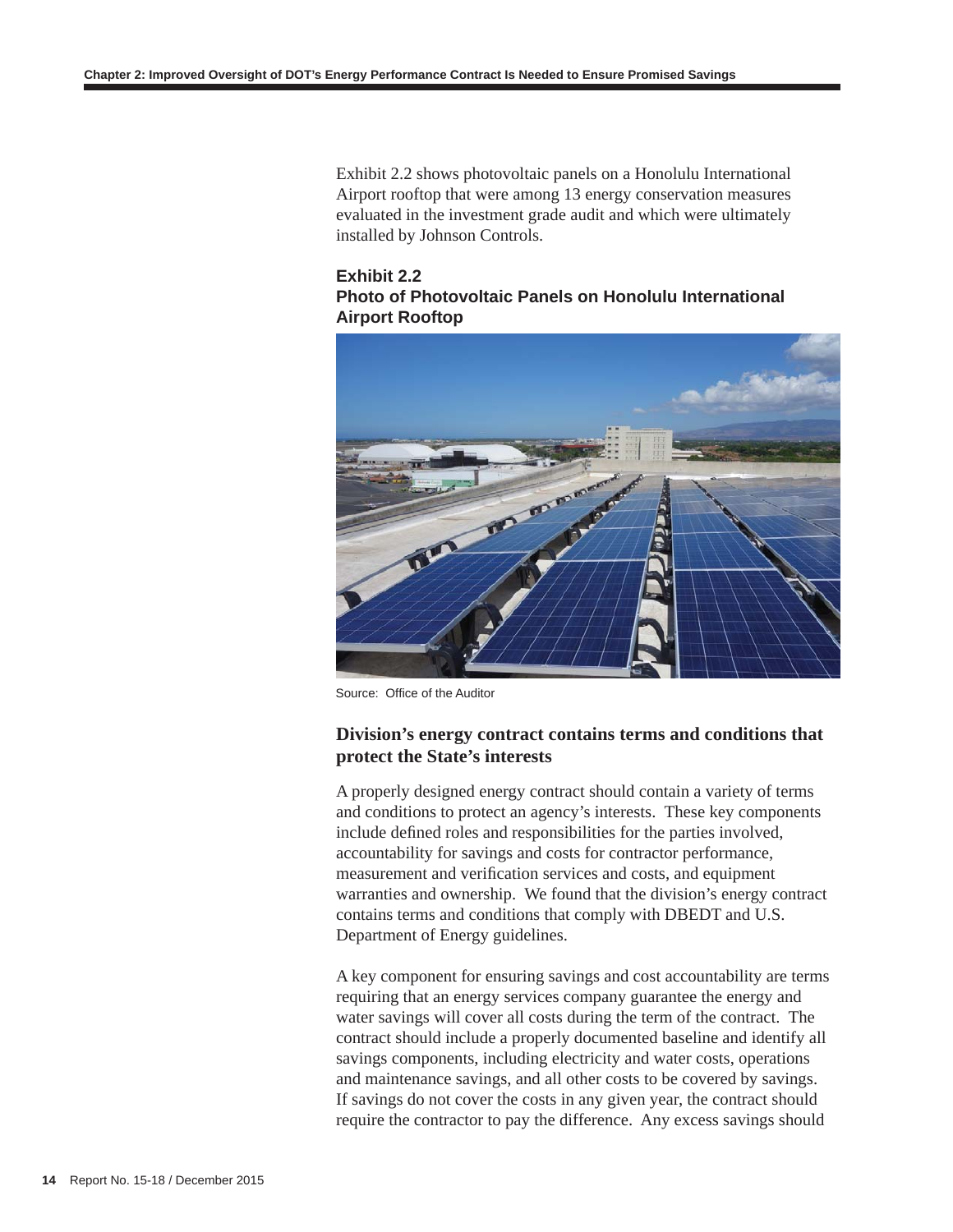<span id="page-21-0"></span>be kept by the agency and should not be used to cover prior shortfalls or future guarantees. Last, the contract should include dispute procedures.

The division's energy contract complies with these provisions by establishing baseline consumption and conditions, identifying saving components, and identifying service and debt service costs to be covered by energy and cost savings. If annual cost savings are less than savings guaranteed, Johnson Controls must pay the division the difference. The division keeps excess savings beyond the guaranteed savings, and excess savings cannot be used by Johnson Controls to cover prior shortfalls or future guarantees. Procedures are in place to resolve savings disputes.

According to the DBEDT guide, an energy contract should have a measurement and verification plan that specifies procedures an energy services company must follow to demonstrate that installed energy conservation measures deliver guaranteed savings amounts. The U.S. Department of Energy provides that measurement and verification fees of 2 percent to 10 percent of annual cost savings are acceptable, and deliverables for services provided by an energy services company should be clearly defined. In addition, contracts should identify an annual savings verification reporting interval, define the reporting format of annual savings reports, and specify that data supporting measurement and verification activities be submitted with those reports. Contracts should also provide that an agency is responsible to verify savings calculations or claims in a report. Last, State Procurement Office contract administration guidelines stipulate that acceptance of a contract deliverable, such as the Johnson Controls annual savings report, should be formally documented.

We determined that the division's fees for measurement and verification services fall within an acceptable range of between 3.8 percent and 5.1 percent over the life of the contract. The energy contract requires Johnson Controls to deliver an annual savings report within 60 days of the end of each guarantee year, with the first savings report covering a six-month period from January to June 2014. Subsequent reports must cover a 12-month period from July to the following June with the final report covering a six-month period ending December 2032. The contract also specifies the format of the annual report and states that the division has 90 days to independently verify the annual savings report.

#### **The energy contract lacks requirement to formally accept Johnson Controls savings report**

We found a provision in the energy contract that is to the State's disadvantage and could weaken the division's ability to challenge or dispute savings issues discovered after the annual savings report's 90-day review period lapses. The annual savings report is a key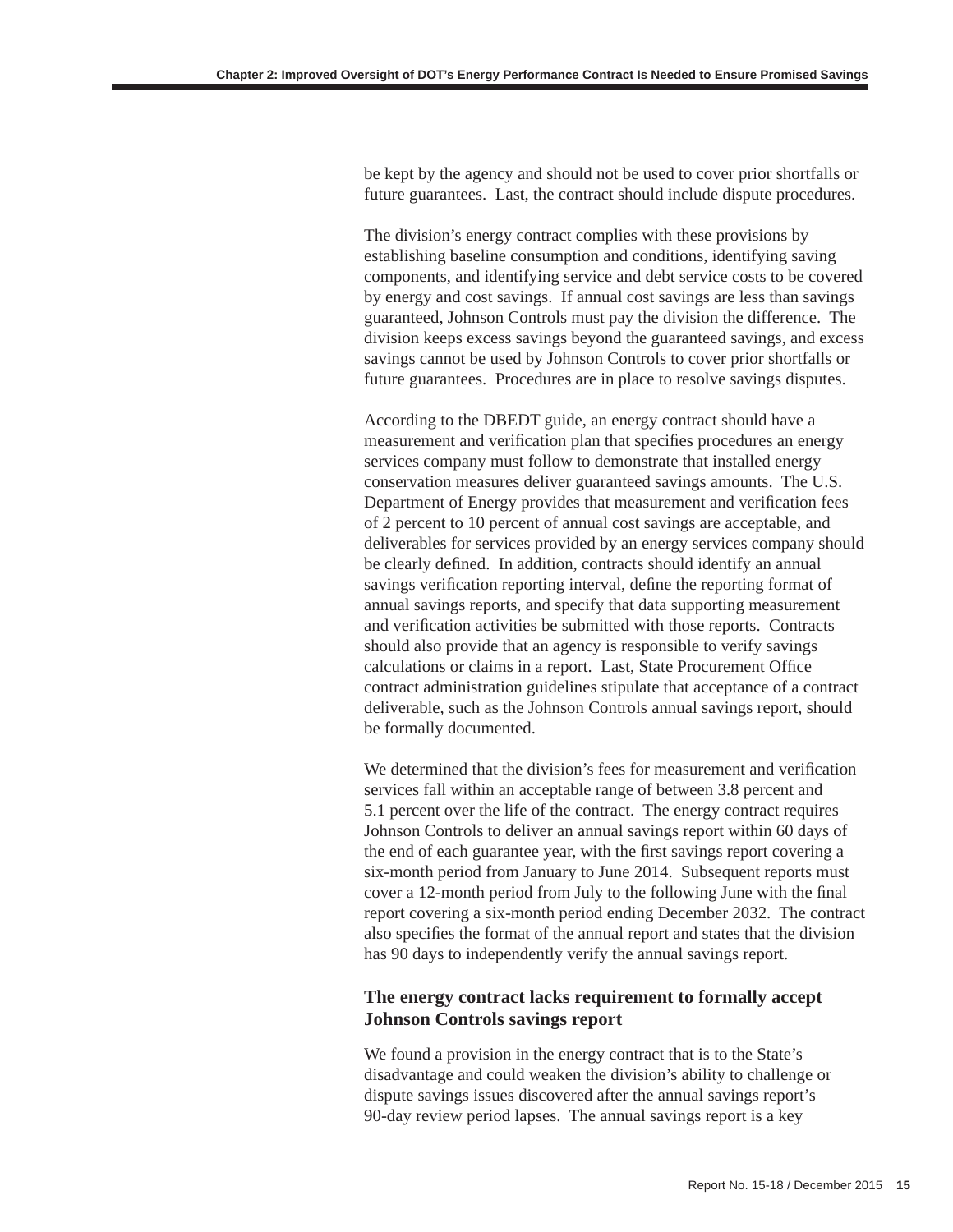document for the division, as it provides the means for measuring and verifying the energy, operating, and maintenance cost savings against guaranteed savings levels. If reported annual energy savings are less than savings guaranteed, Johnson Controls must pay the difference. Thus, documenting acceptance or non-acceptance of this report is critical to ensuring the department's accountability for monitoring guaranteed savings targets.

We found the division omitted from the energy contract, at Johnson Control's request, a requirement that it formally accept the company's annual savings report. Section 5.3.2 of the energy contract states that the division has 90 days to approve or reject the annual savings report upon receipt from Johnson Controls; however, the annual savings report is automatically accepted if the division fails to respond within that period. Automatic acceptance contradicts State Procurement Office guidance that acceptance or non-acceptance of a deliverable should be formal and written. Exhibit 2.3 shows the relevant energy contract provision.

#### **Exhibit 2.3 Annual Savings Report's Automatic Acceptance Term**

5.3.2. Reconciliation. Upon receipt of the Annual Savings Report, DOT-A shall have ninety (90) days to approve or reject the Annual Savings Report. In the event that DOT-A fails to respond within ninety (90) days from JCI providing the Annual Savings Report, the Annual Savings Report shall be deemed accepted. In the event that DOT-A disagrees with the Annual Savings Report, the parties shall attempt to resolve the dispute through cooperation and good faith negotiations. If the parties fail to reach resolution, they may seek any remedies available under Section 24.1 of this Agreement.

Source: Airports Division's energy contract

When we brought this to its attention, the division told us it agrees that the provision is not in the State's best interest and that a contract change order will be prepared to address the issue.

*Review of energy contract failed to identify fl aws that undercut \$518 million savings guarantee*

The accuracy and reasonableness of utility and other operational savings estimates are critical for ensuring accountability for energy contract cost savings. The division's engineering program manager told us that he and the DOT's deputy attorney general prepared the energy contract. The engineering program manager added that the contract language was further reviewed by multiple outside parties on behalf of the division, including outside legal counsel and an energy consultant. The final draft of the contract was signed by the transportation director.

Our review of the contract and its attachments found a flaw of conflicting contract termination dates. About \$60 million in guaranteed savings occur after the "20-year" energy contract expires, in 19 years. This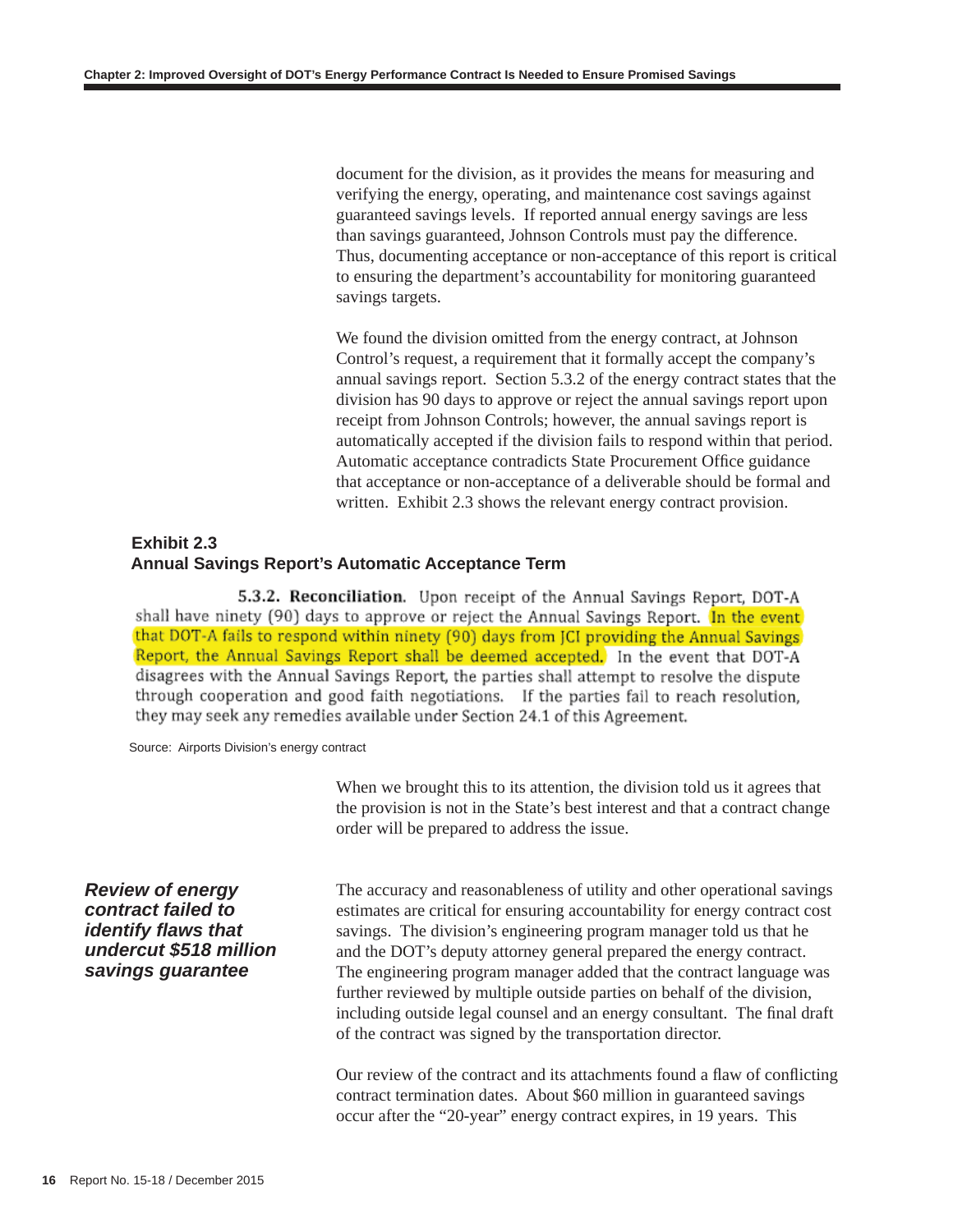defect could make it more difficult for the division to enforce savings guarantees. However, we determined that the energy contract contains provisions that could potentially resolve the issue. At the time we ended fieldwork, the division said it was in the process of preparing a change order to rectify this deficiency.

#### **About \$60 million in guaranteed savings occur after the "20 year" energy contract expires in 19 years**

According to DOT budget documents, the energy contract proposal solicitation, and a news release announcing the project, the division's deal with Johnson Controls lasts 20 years. However, we found that because of a drafting oversight, the energy contract actually ends after 19 years. Although savings guarantee details are specified in Schedule P of the contract—which runs for 20 years, from January 2014 to December 2033—the contract itself terminates in December 2032. As a result of these conflicts, a 12-month guarantee period encompassing nearly \$60 million in guaranteed savings occurs after the contract terminates. Exhibit 2.4 shows the guaranteed savings schedule including the 12-month period that ends after the contract terminates in December 2032.

|                           |              |         | Guaranteed<br>Electric Cost<br>Savings | Guaranteed<br><b>Water Cost</b><br><b>Savings</b> | Other-<br>Rebates | Other-<br>Capital<br>Avoidance | Operations<br><b>Cost Savings</b> | <b>Total Cost</b><br>Savings |
|---------------------------|--------------|---------|----------------------------------------|---------------------------------------------------|-------------------|--------------------------------|-----------------------------------|------------------------------|
| <b>Construction Years</b> | Year 1       | 2014    | 1,032,182                              |                                                   |                   |                                | 871,767                           | 1,903,949<br>s               |
|                           | Year 2       | 2015    | 8.916.992                              | 453,236                                           |                   |                                | 2,461,492                         | 11,831,720<br>s              |
| Performance Years         | Stub Yr 2.5  | 2016    | 7,665,635                              | 237,949                                           |                   |                                | 1,272,650 \$                      | 9,176,234                    |
|                           | Year 3       | FY 2017 | 15,714,552                             | 487,796                                           |                   |                                | 2,583,480                         | 18,785,827<br>s              |
|                           | Year 4       | FY 2018 | 16,500,279                             | 512,185                                           |                   |                                | 2,660,984                         | 19,673,449                   |
|                           | Year 5       | FY 2019 | 17,325,293                             | 537,795                                           |                   |                                | 2,740,813                         | 20,603,901<br>'S             |
|                           | Year 6       | FY 2020 | 18,191,558                             | 564,684                                           |                   |                                | 2,823,038                         | 21,579,280<br>s.             |
|                           | Year 7       | FY 2021 | 19,101,136                             | 592,919                                           |                   |                                | 2,907,729                         | 22,601,783<br>S.             |
|                           | Year 8       | FY 2022 | 20,056,193                             | 622,565                                           |                   |                                | 2,994,961                         | 23,673,718<br>S.             |
|                           | Year 9       | FY 2023 | 21,059,002                             | 653,693                                           |                   |                                | 3,084,810                         | 24,797,505<br>S.             |
|                           | Year 10      | FY 2024 | 22,111,952                             | 686,377                                           |                   |                                | 3,177,354                         | \$25,975,684                 |
|                           | Year 11      | FY 2025 | 23,217,550                             | 720,696                                           |                   |                                | 3,272,675                         | 27,210,921<br>S.             |
|                           | Year 12      | FY 2026 | 24,378,428                             | 756,731                                           |                   |                                | 3,370,855                         | 28,506,013<br>'S v           |
|                           | Year 13      | FY 2027 | 25,597,349                             | 794,568                                           |                   |                                | 3,471,980                         | S .<br>29,863,897            |
|                           | Year 14      | FY 2028 | 26,877,216                             | 834,296                                           |                   |                                | 3,576,140                         | 31,287,652<br>\$.            |
|                           | Year 15      | FY 2029 | 28,221,077                             | 876,011                                           |                   |                                | 3,683,424                         | 32,780,512<br>s.             |
|                           | Year 16      | FY 2030 | 29,632,131                             | 919,811                                           |                   |                                | 3,793,927                         | 34, 345, 869<br>s.           |
|                           | Year 17      | FY 2031 | 31,113,738                             | 965,802                                           |                   |                                | 3,907,745                         | \$3.35,987,284               |
|                           | Year 18      | FY 2032 | 32,669,424                             | 1,014,092                                         |                   |                                | 4,024,977                         | \$37,708,493                 |
|                           | Year 19      | FY 2033 | 34,302,896                             | 1,064,797                                         |                   |                                | 4,145,726                         | \$39,513,419                 |
|                           | Stub Yr 19.5 | FY 2034 | 17,569,776                             | 545,384                                           |                   |                                | 2, 103, 497                       | l s<br>20,218,657            |
| Total                     |              |         | 441.254.359                            | 13.841.387                                        | 0.00              | 0.00                           | 62.930.021.36                     | Iŝ.<br>518 025 768           |

#### **Exhibit 2.4 Energy Contract Guaranteed Savings Schedule**

Source: Airports Division's energy contract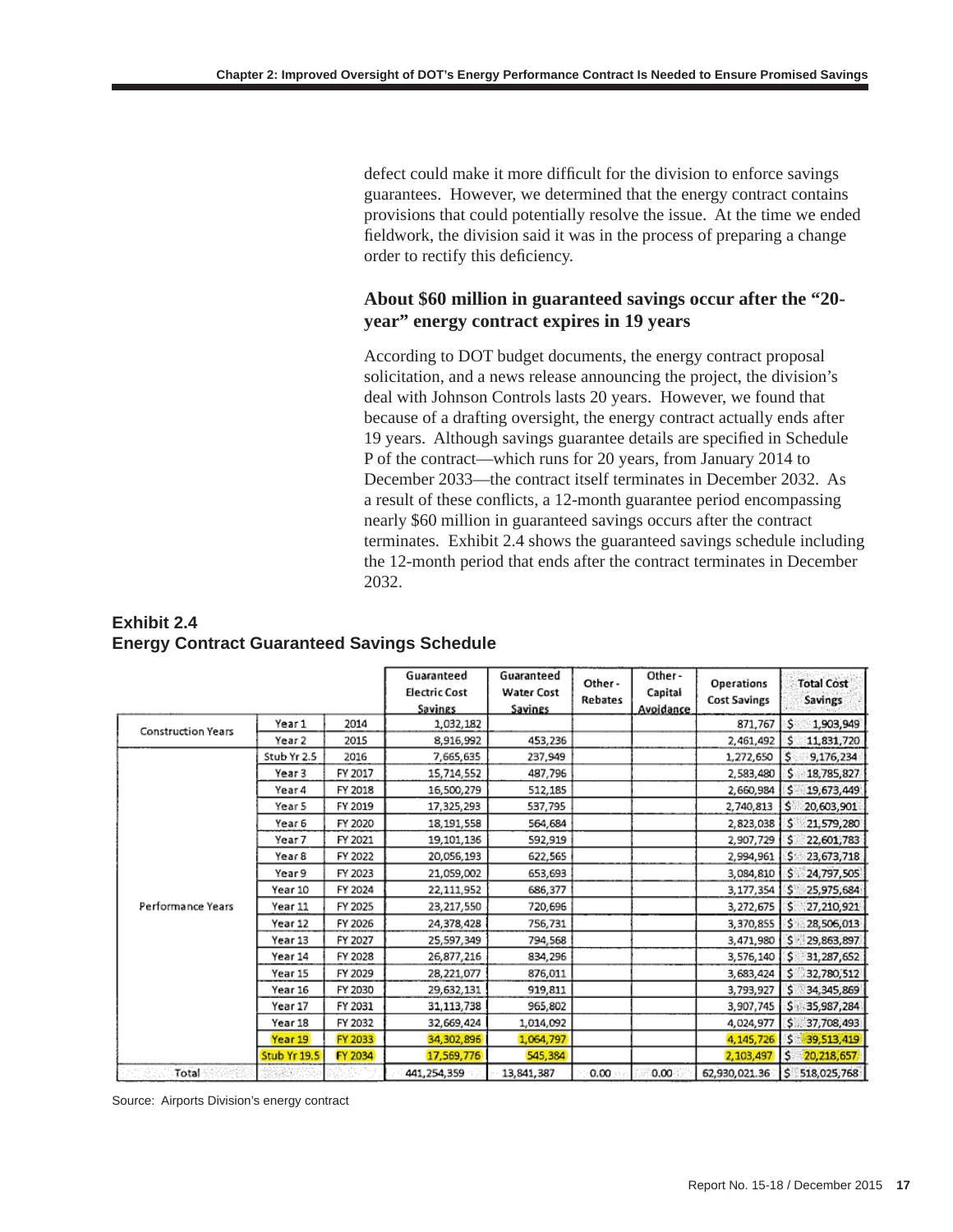<span id="page-24-0"></span>The division was unaware of this discrepancy in dates. Initially, the division's engineering program manager said the conflict was a result of a rush to complete the contract. The program manager subsequently said the division had ample time to negotiate and finalize the contract, and that the discrepancies we found were due to the length of the contract and the time elapsed between writing various sections.

#### **The division has a means for resolving energy contract defects**

The energy contract contains provisions to resolve flaws identified by our audit. Changes related to work, which include matters of design, procurement, installation, and commissioning of energy conservation measures, are allowed via change order. Further, the core agreement can be amended. Regardless of whether the contract is modified through change order or amendment, both parties must mutually agree to any change in writing. As of the end of our fieldwork in mid-September 2015, the division reported that it was drafting a change order to the contract to resolve issues identified during our audit.

## **Lax Administration of Energy Contract Undermines Accountability for Savings Guarantees**

*Division's inadequate review failed to identify fl aws in fi rst annual savings report*

The annual savings report submitted by Johnson Controls is the foundation for assessing project performance to ensure achievement of savings guarantees. Therefore, it is imperative that the division have the capability to thoroughly verify and analyze the report in a timely fashion. We found the division's incomplete review of the project's first savings report left it unaware of significant reporting problems that undermined accountability. Because of this, the division is unable to verify the achievement of \$13.7 million in guaranteed savings covering the project's first two years. The division lacks a framework of training, procedures, and expertise needed to evaluate annual savings reports to ensure guarantees are met.

We found the division's lack of a comprehensive understanding of the energy contract's reporting requirements led to an inadequate review of Johnson Control's first annual savings report. As a result, the division was unaware that the initial report submitted by Johnson Controls covered an incorrect reporting period, and therefore did not comply with the energy contract's reporting requirements. The division automatically accepted the erroneous savings report because it was unaware of the need to accept or reject its contents within 90 days. Further, the report did not quantify \$13.8 million in lost water savings, and misrepresented the reason the anticipated savings would not occur.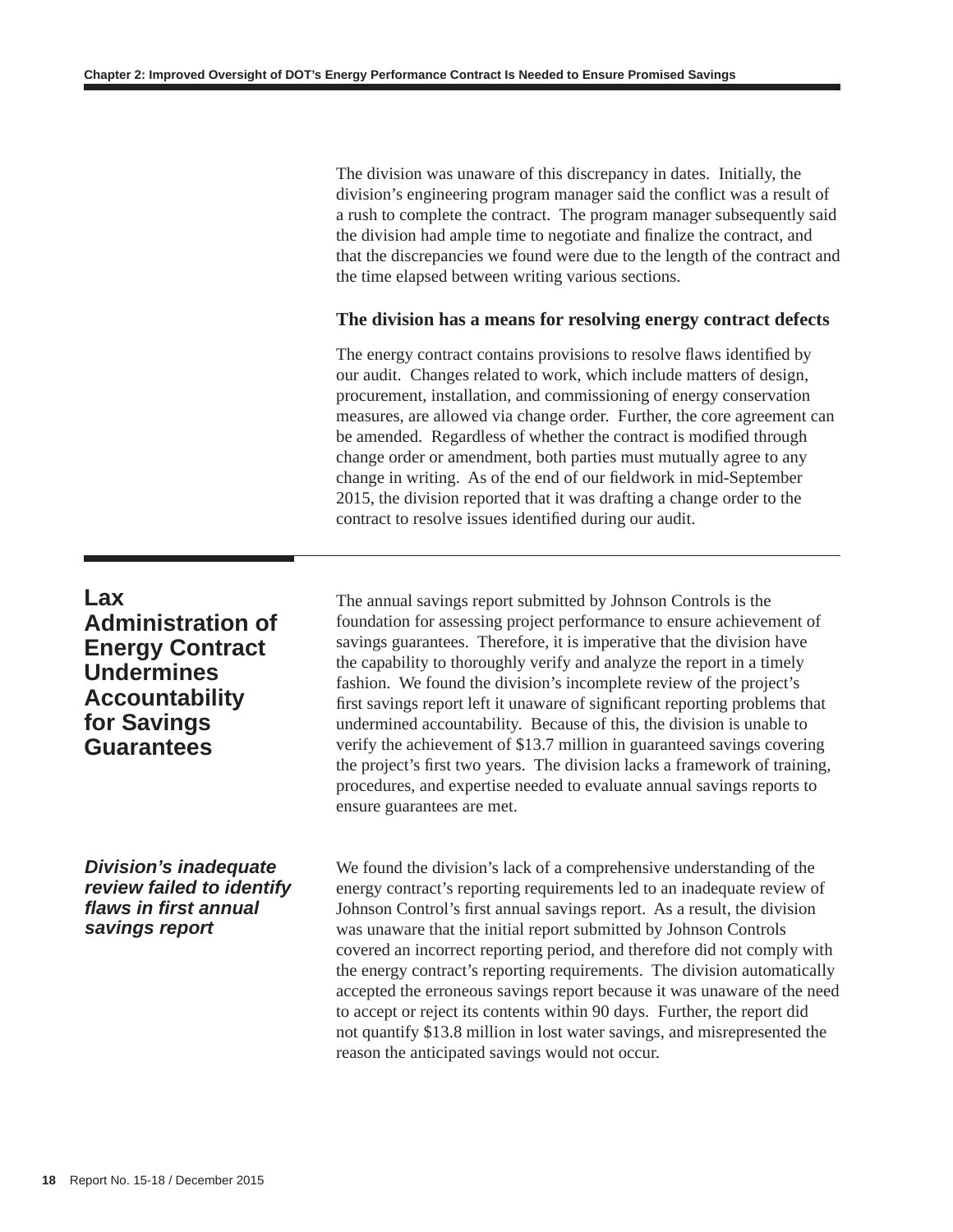#### **The annual savings report is the main vehicle for ensuring guaranteed savings are achieved**

An annual savings report is meant to document whether implemented energy conservation measures have produced guaranteed savings. Therefore, annual reports are essential to maintaining a historical set of performance, inspection, and testing information for a project. Verified savings values presented in an annual savings report allow an agency to determine whether annual savings guarantees have been met. If savings guarantees are unmet, an annual savings report serves as the basis for an agency to collect payments for underachievement. The report provides a foundation for future reporting and enables an agency to verify measurements, calculations, and savings of all energy conservation measures once all equipment is installed and performing. However, the annual savings report provided by Johnson Controls was erroneous.

We reviewed the only annual savings report submitted by Johnson Controls. We found that the report conformed with suggested U.S. Department of Energy guidelines, but did not comply with the division's energy contract reporting requirements. For instance, under the energy contract's terms, Johnson Controls was required to submit its first savings report by September 2014. The report was also supposed to determine whether the contractor achieved its promise of guaranteed savings during a six-month period from January through June 2014. In its report, however, Johnson Controls provided a savings total that encompassed an erroneous time period of 12 months. As a result, the contractor did not meet the terms of the contract, and any analysis to determine whether first year guaranteed savings have been met is clouded.

We found that the division received the savings report in March 2015, which was seven months late. The report stated that first year savings were \$3 million. Because the report relies on 12 months of savings to achieve a six-month savings guarantee, it is unsuitable for determining whether the guaranteed savings for the first year were achieved. When we notified the division's engineering project manager of the error, we were told that the agency and Johnson Controls were operating on a "common understanding" that the first guarantee year of the contract was 12 months. However, upon further examination of the contract's requirements, the project manager concluded that, contrary to his initial statement, the first guarantee year covered the first six months of the project and the cost savings presented in the report could not be verified. At the time we ended fieldwork in mid-September 2015, the division said efforts were underway to amend the energy contract to resolve the issue.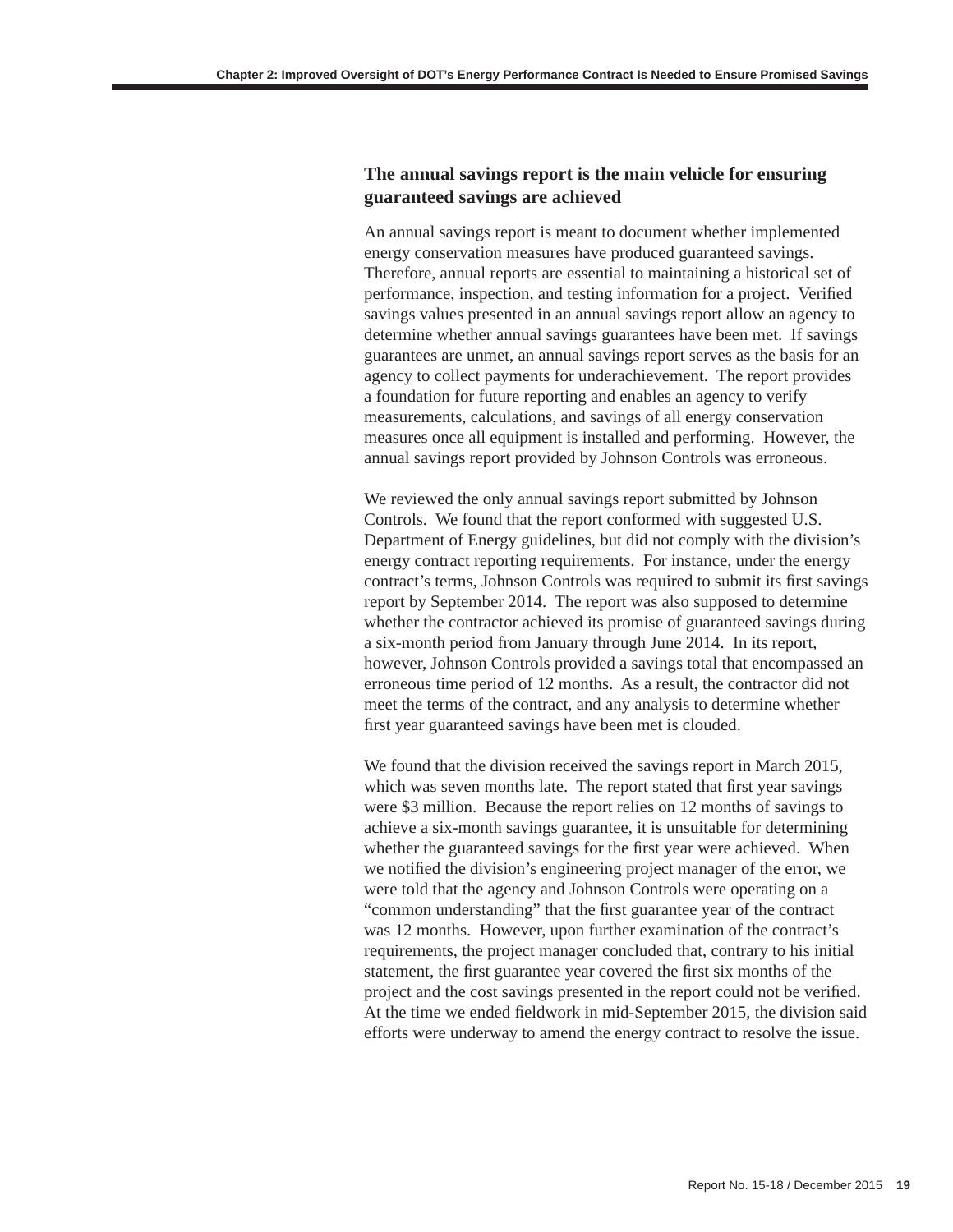#### **Airports Division allowed 90-day review window on erroneous fi rst savings report to lapse**

Johnson Controls made its first annual savings report available in February 2015; however, the division elected to receive it in March 2015, after which the division had 90 days to review and reconcile the report. The 90-day period was the agency's opportunity to verify the accuracy of the project's costs and savings against guarantees or reject the report. According to energy contract terms, once the 90-day reconciliation period expires, the annual savings report and the facts and figures therein are automatically accepted.

We found that as of September 2015, the division had not completed its review of the initial annual savings report. Moreover, the division was not aware that the 90-day reconciliation had expired until we raised the issue. By failing to verify the savings report on a timely basis and tacitly accepting its findings, the division surrendered its oversight duties. The division subsequently stated that it reached an agreement with Johnson Controls to extend the reconciliation period for the initial annual savings report. The division provided a draft, unexecuted change order that seeks to extend the first annual savings report review to December 31, 2015.

#### **Johnson Controls' fi rst savings report fails to identify \$13.8 million in water savings that will not be achieved**

The \$518 million in total guaranteed savings agreed to in December 2013 includes water savings totaling \$13.8 million over the life of the contract. However, Johnson Controls' initial annual savings report stated that a 2014 change in Honolulu Board of Water Supply (BWS) sewer credits policy would negatively impact water savings for the remainder of the energy contract. Johnson Controls said it anticipated making up that shortfall with excess energy savings. However, the report did not quantify the amount of savings lost.

The division accepted Johnson Controls' explanation for the lost savings at face value. When questioned, the division clarified to us that the \$13.8 million in guaranteed water savings would not materialize due to a 2014 BWS policy change that eliminated evaporative water credits that would have reduced sewage costs. However, we determined that Johnson Controls misrepresented the reason for the lost water savings.

Our review of the timeline for the policy change cited by both Johnson Controls and the division found that the last change relating to evaporative water credits for sewer costs took effect July 1, 2012. Therefore, the policy change predates the agreements that launched this project. The investment grade audit between DOT and Johnson Controls, which identified energy and water conservation measures for airports,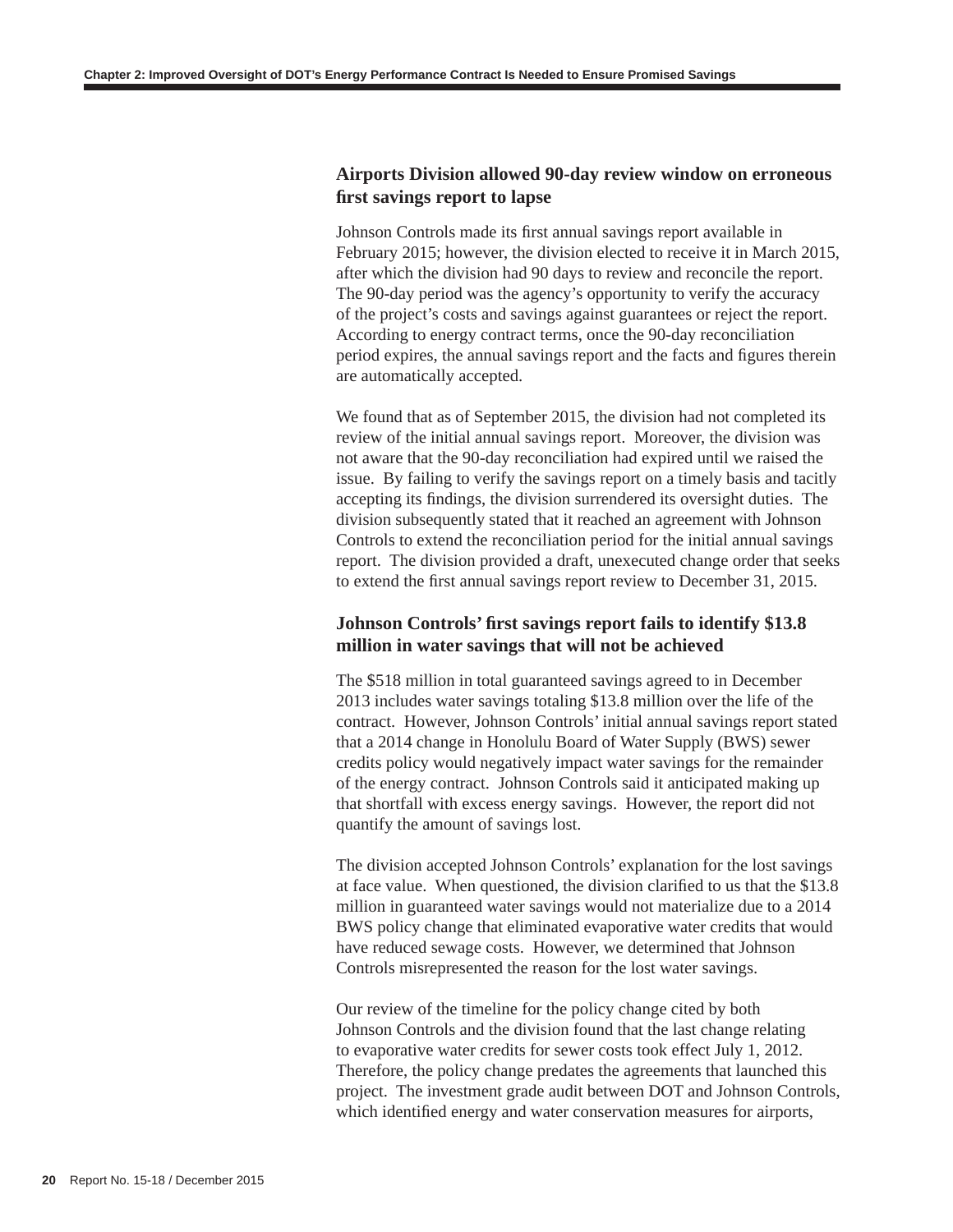<span id="page-27-0"></span>started in August 2012, about two months after the policy change took effect. The division's energy contract with Johnson Controls that contains the guaranteed water savings was executed in December 2013, about 18 months after the policy change took effect.

When questioned about this oversight, the division clarified that the change in policy occurred in 2012 and that the \$13.8 million water cost savings estimate was based Johnson Controls' "incomplete understanding" of City and County of Honolulu billing practices. Despite this, Johnson Controls has already installed water meters, transmitters, and other equipment related to water conservation measures at an undisclosed cost. The division stated that Johnson Controls will honor the overall savings guarantee by replacing the lost water savings with additional electricity savings. As of the end of our fieldwork, the division told us the water savings issue was unresolved but asserted that some water savings may still be achieved.

State law requires energy contract annual savings to exceed costs. However, the division cannot ensure compliance with that statute because of inaccuracies contained in Johnson Control's first year's savings report and because a required, second annual savings report is overdue. Unaware of these deficiencies, the division was unable to take steps to resolve them.

#### The energy contract's first year savings guarantee of \$1.9 **million is unverifi able and may not have been achieved**

Section 36-41, Hawai'i Revised Statutes (HRS), requires that an energy contract's total payments not exceed total savings on an annual basis. In the event that actual annual verified savings are less than the annual amount guaranteed by an energy service company, the energy service company shall pay the agency the difference between the guaranteed amount and the actual verified amount. For the division's energy contract, savings are achieved through energy conservation measures that include replacing  $74,500$  light fixtures. Exhibits 2.5 and 2.6 show upgrades that replace older, high-pressure sodium lights with brighter, more efficient light-emitting diode or (LED) lights.

*The division could not verify achievement of \$13.7 million in guaranteed savings because it was unaware of inaccurate and late savings reports*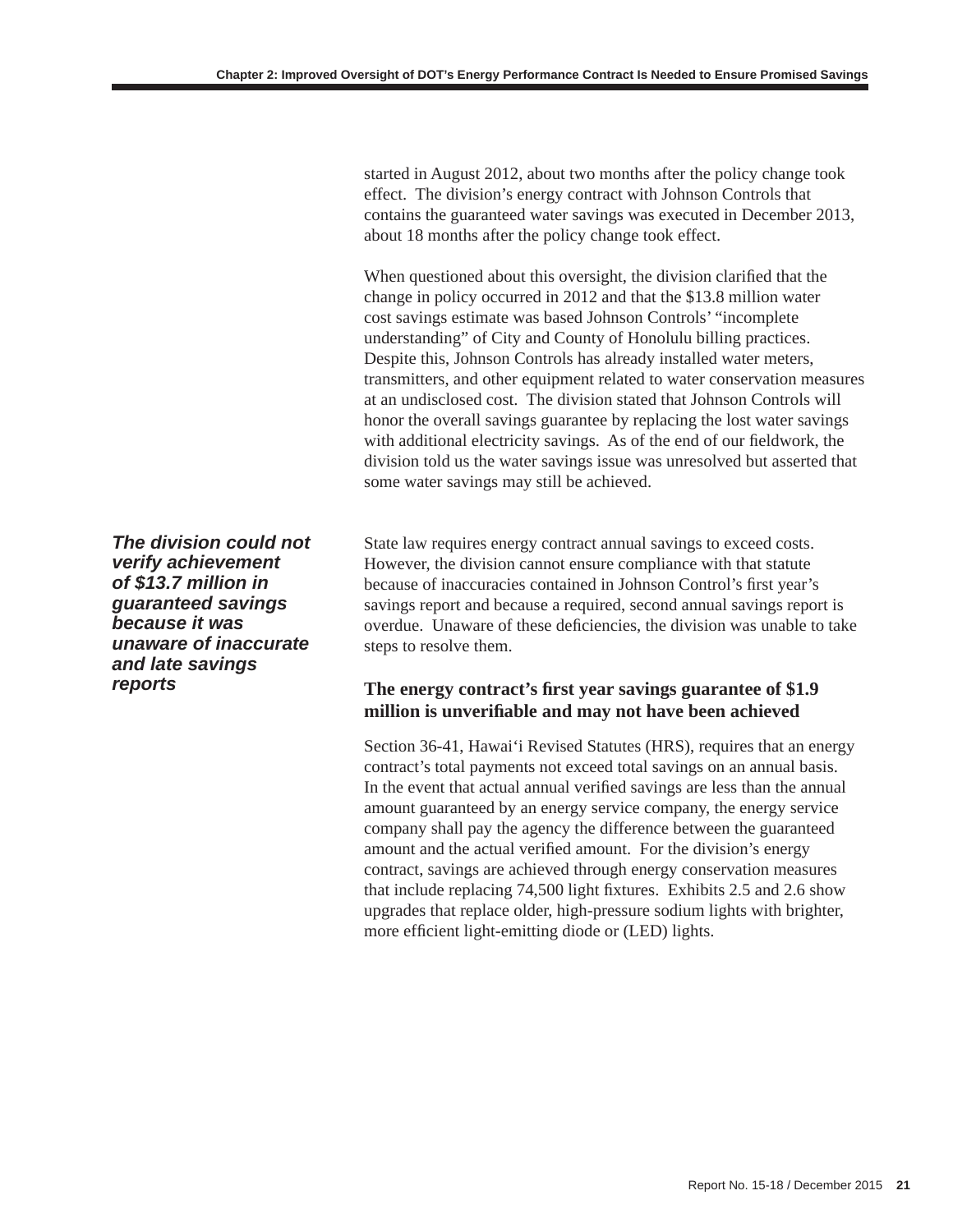**Exhibit 2.5 Photo of Honolulu International Airport Cargo Loading Area LED Light Upgrades**



Source: Office of the Auditor

 This photo shows a roadway to the interisland baggage claim unloading zone at the Honolulu International Airport where upgrades were under construction. Improvements in lighting quality between the old lighting (foreground) and the new, upgraded lighting (background) were readily observed.

#### **Exhibit 2.6 Photo of Honolulu International Airport Arrivals LED Light Upgrades**



Source: Office of the Auditor

 This photo shows the arrivals curbside pickup area at Honolulu International Airport where installation of new LED lighting is complete.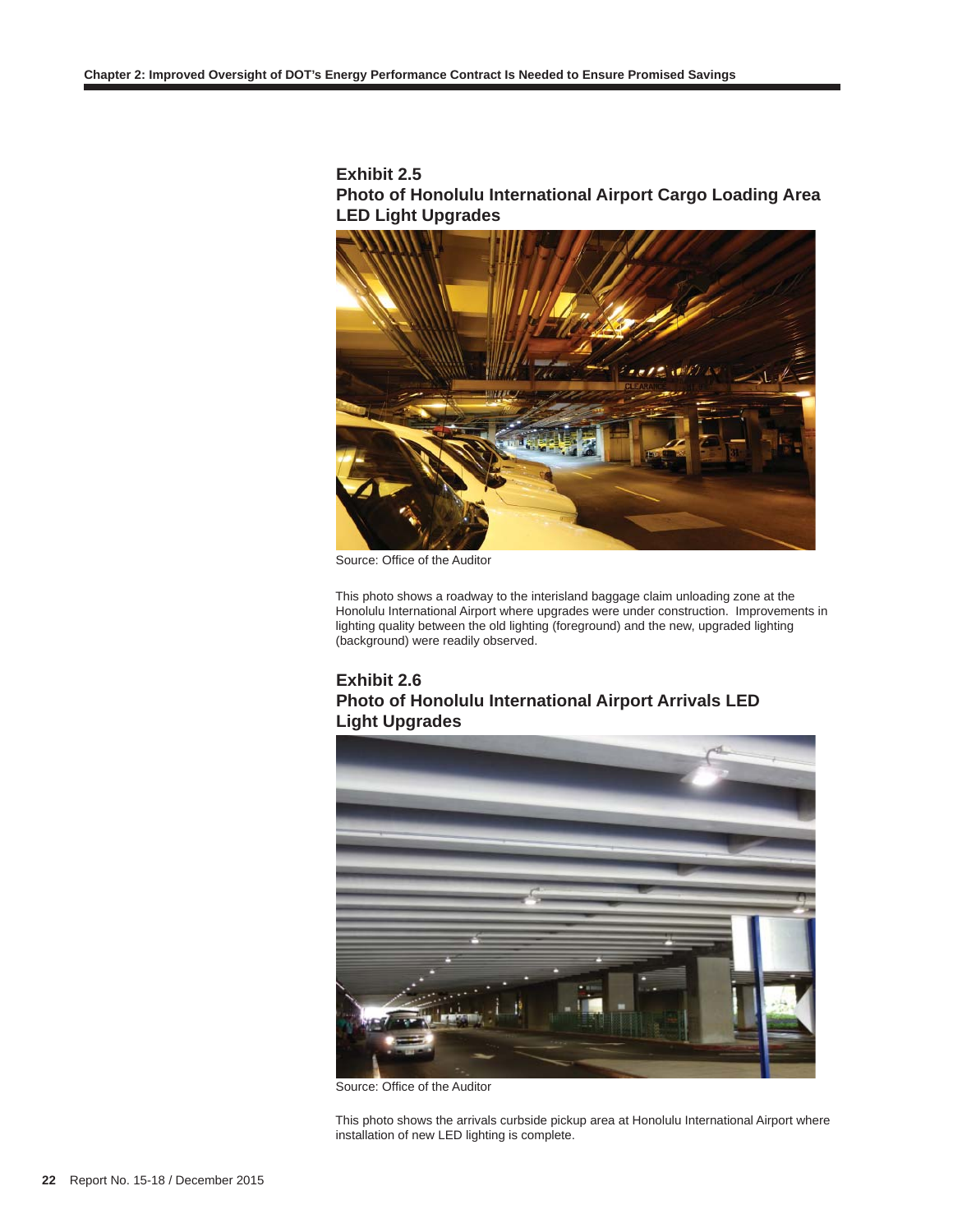Because Johnson Controls' first annual savings report mistakenly covers the first 12 months of the project rather than the first six months, the division is unable to demonstrate whether the project's first year guaranteed savings of \$1.9 million matched or exceeded annual project costs as required under state law.

#### **Division was unaware that Johnson Controls' report on second year \$11.8 million savings guarantee was overdue**

Johnson Controls was required to submit a second annual savings report in August 2015, according to energy contract terms. However, we found that no second annual report had been delivered as of September 2015. Further, the division was unaware that the deadline for the second savings report had expired until we raised the issue. The division's failure to ensure Johnson Controls filed the savings report on time undermines accountability for ensuring that the guaranteed \$11.8 million savings for the second year of the energy contract were achieved. Accordingly, the division is unable to demonstrate that the project's second year of savings exceeded costs as required by law. When we ended fieldwork in mid-September 2015, the division reported that efforts were underway to adjust the energy contract's terms to resolve the reporting issue. However, we note that at the time, the division had yet to complete its review of Johnson Controls' first annual savings report.

*The division lacks a framework to evaluate accuracy of energy contract project savings*

We found that the division lacked basic knowledge of key energy contract requirements, which was compounded by an informal process for reviewing Johnson Controls' annual savings report. Reviews of the first annual savings report were deferred until more than half of a 90day reconciliation period had elapsed. Moreover, contracts were not in place for consultants who were needed to aid the division's review of the annual savings report.

#### **Informal process and unfamiliarity led to untimely reconciliation of annual savings report**

The division has a 90-day window to review and reconcile the facts and figures presented in the annual savings report. Thus, a timely review is needed to ensure guaranteed savings are achieved; and if not, that Johnson Controls pays the division the difference between the guaranteed amount and the actual verified amount. However, we found the division lacked a formal, documented process for reviewing the annual savings report.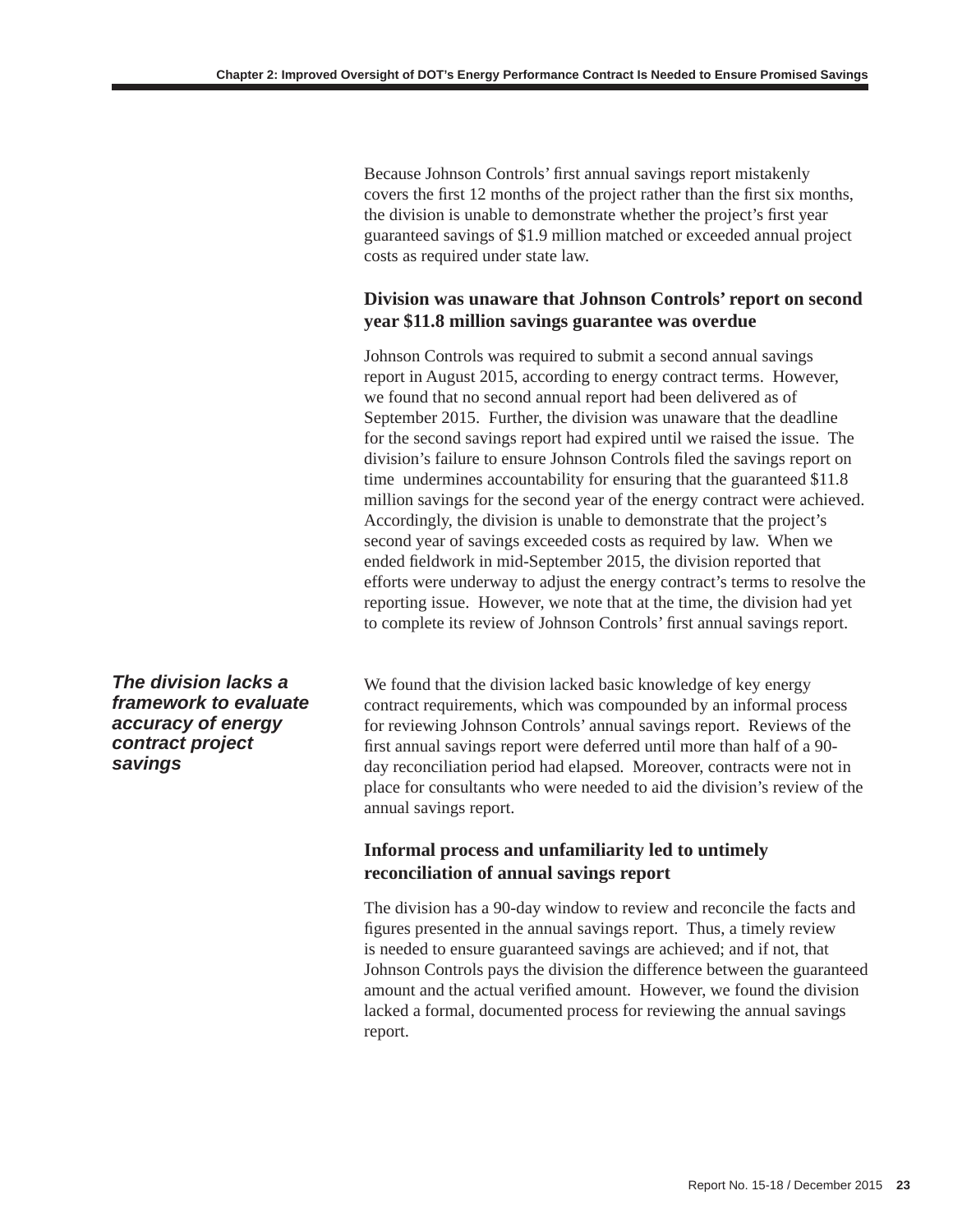The division's inefficiency was exemplified as follows:

- A third-party consultant hired to review the report was not provided a copy until 49 days into the reconciliation period; and
- The in-house audit staff for the division was only directed to review the report on the 85<sup>th</sup> day of the reconciliation period.

As of September 2015, the division was seeking to extend the review period for the initial savings report to the end of December 2015, nine months after the report was received. Written procedures could improve the annual savings report review process and aid in ensuring such reviews are timely.

We also found that division staff were unfamiliar with the reporting and reconciliation requirements of the contract. For example, the division was not aware that the 90-day reconciliation for the first savings report had expired and thus the report could be deemed accepted under the contract. We found there was no formal training of division staff on how to understand and interpret Johnson Control's annual savings report. Such training will not occur until after construction is completed at the end of this year, even though the performance period of the energy contract started in 2014.

The division said energy contract discrepancies that led to the misunderstanding of contractual requirements were caused in part by the voluminous nature of the contract, which is 3,479 pages long. At the same time, the division's engineering project manager said there was "ample" time to review the energy contract before it was executed. We note that the definitions and requirements relating to reporting and reconciliation of reports appear within the first 27 pages of the contract.

#### **Energy consultant contract expired in August 2015, leaving the division without technical expertise**

The division told us it would continuously monitor progress and review reports through, among others, a third-party consultant. The division identified the consultant as the same one who provided technical expertise during the procurement and design phases of the energy performance contract. The division reiterated that it intends to use that consultant to aid in an ongoing technical review of Johnson Control's annual savings report. Despite its intention to keep using the consultant, the division allowed a contract with the consultant to expire in mid-August 2015, even though the review of the Johnson Controls savings report was incomplete. The division said DBEDT plans to use the same consultant to fulfill the division's consultant needs. However,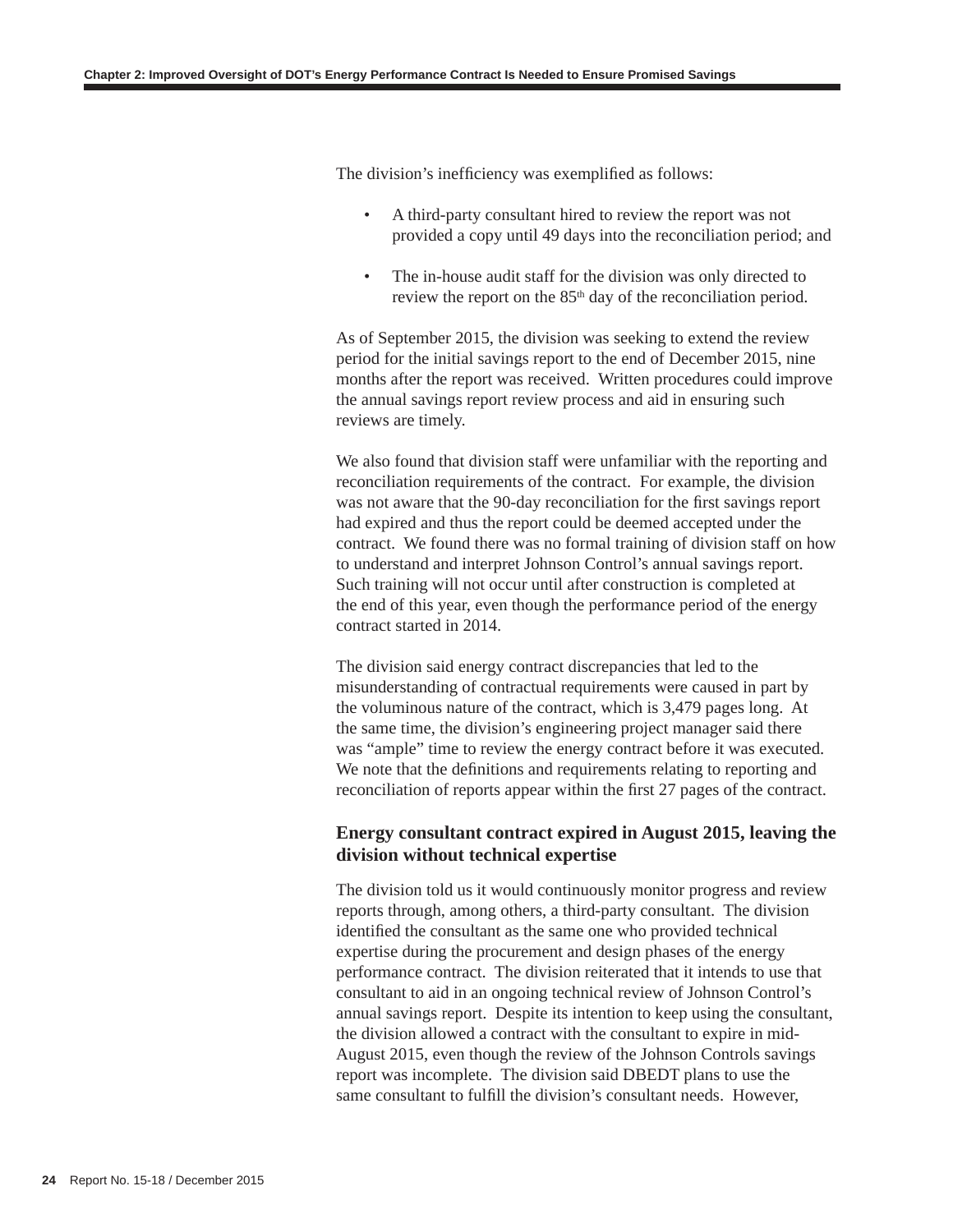no documentation exists between the division and DBEDT to account for the services because, according to the division, the services are authorized by statute and do not require the expenditure of division funds. Lack of a formal agreement between the division and the consultant is problematic because the consultant will not be held directly accountable for reviewing and reconciling of the energy contract's first annual savings report.

#### **Division has yet to solicit bids for energy contract auditing services**

The division is currently using in-house audit staff to review Johnson Controls' annual savings report figures against past utility billings. Because that review puts a strain on in-house resources, the division said that such services will be contracted to an outside agent in the future. However, as of September 2015, the division had yet to solicit bids for this work, even though the contract had entered into its second performance reporting period. A lack of a supportive framework inhibits the division's ability to reconcile Johnson Controls' annual savings report in a timely manner.

## **Conclusion**

The Department of Transportation's Airports Division's energy contract is a model for state agencies seeking an innovative, low-risk way to upgrade facilities while lowering energy costs. We found that the division's foundational investment grade audit and subsequent energy contract terms comport with best practices to protect the State's interests. However, an inadequate review by multiple internal and outside reviewers failed to detect contract flaws that could undermine achievement of the contract's total \$518 million savings guarantee. We also found that the division has not verified its contractor's first annual savings report and was unaware that the second report was overdue. Without proper verification, the division cannot ensure that contract obligations are being met. These deficiencies could undermine the public's confidence in the division's ability to ensure the energy contract pays off. It is encouraging that the division has already begun to fix problems identified in our audit. However, the division needs to follow through on that effort in a timely manner to ensure Johnson Controls is held accountable for achieving guaranteed savings, and to confirm that the State's centerpiece energy contract is indeed a model for other agencies seeking to execute similar energy performance agreements.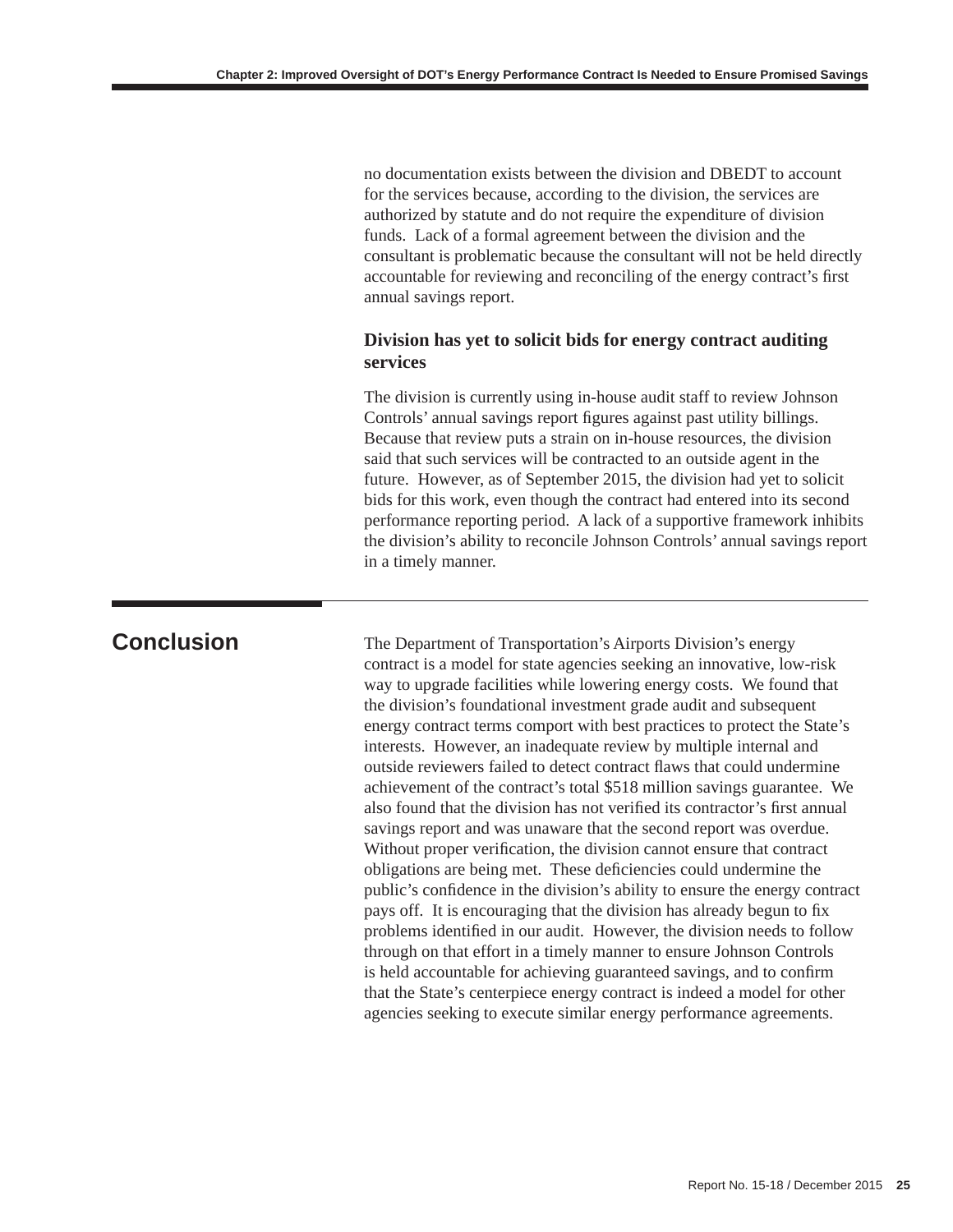## <span id="page-32-0"></span>**Recommendations**

- 1. The director of transportation should:
	- a. Review the DOT-Harbors and -Highways energy contracts with Johnson Controls to ensure they do not contain flaws found in the Airports Division's energy contract, and revise those two agreements, as needed, to ensure that the:
		- i. Duration of those contracts align with guaranteed savings schedules so that all savings are achieved within the contract term; and
		- ii. Contracts integrate State Procurement Office guidelines calling for formal and written acceptance or rejection of deliverables, such as energy contract annual savings reports;
	- b. Establish procedures for review and independent verification of annual savings reports delivered by Johnson Controls to ensure that such analysis is completed within required reconciliation periods; and
	- c. Ensure training is provided so that staff have sufficient expertise on measurement and verification processes, and other forms of performance and savings monitoring.
- 2. The Airports Division deputy director should:
	- a. Amend the division's energy contract to:
		- i. Align guaranteed savings with the contract terms and conditions while holding to the contract's \$518 million savings guarantee; and
		- ii. Integrate State Procurement Office guidelines so that the acceptance or rejection of Johnson Controls' annual savings report is by formal and written means;
	- b. Review the energy savings measures in the contract with Johnson Controls to ensure the anticipated cost savings are reasonable and applicable throughout the contract term;
	- c. Ensure staff are trained to understand measurement and verification processes and other forms of performance and savings so they can properly interpret Johnson Controls' annual savings report;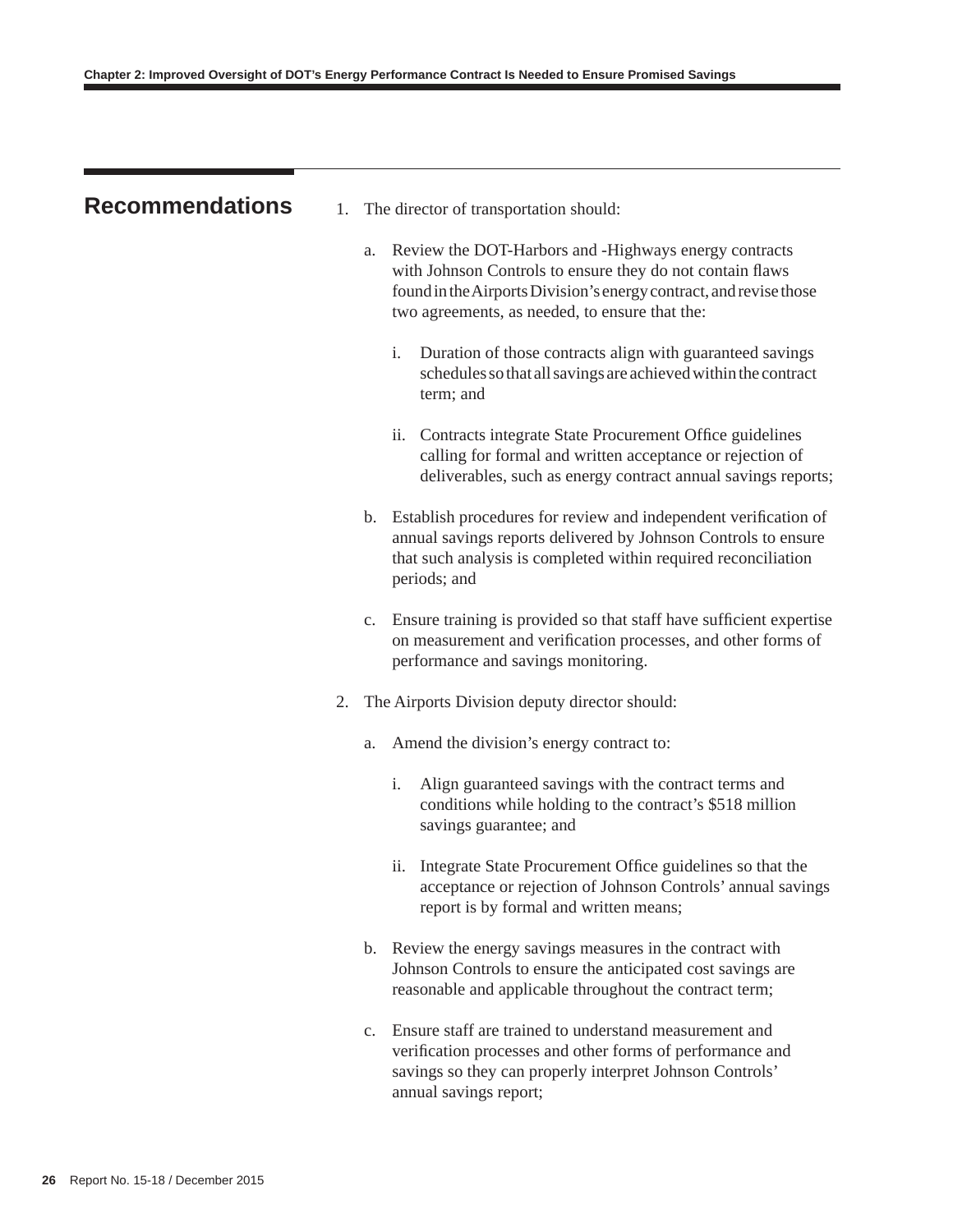- d. Follow-through on plans to procure outside audit consultants to reconcile annual savings reports;
- e. Ensure third-party consultants providing review and verification of Johnson Controls' annual savings reports are on contract with, or are directly accountable to, the division; and
- f. Establish procedures for review and independent verification of Johnson Controls' annual savings report to ensure the analysis is completed within the 90-day reconciliation period.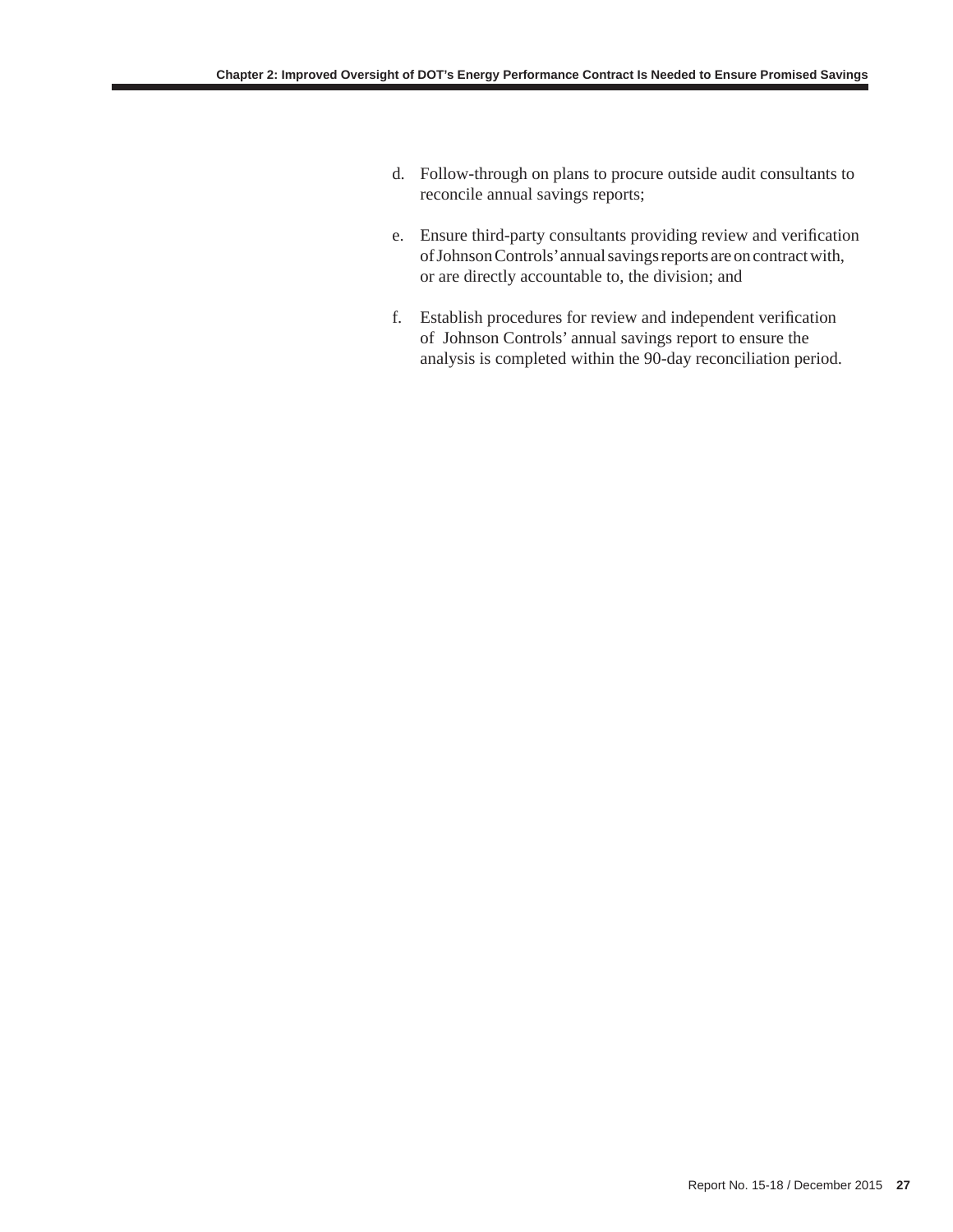*This page is intentionally left blank.*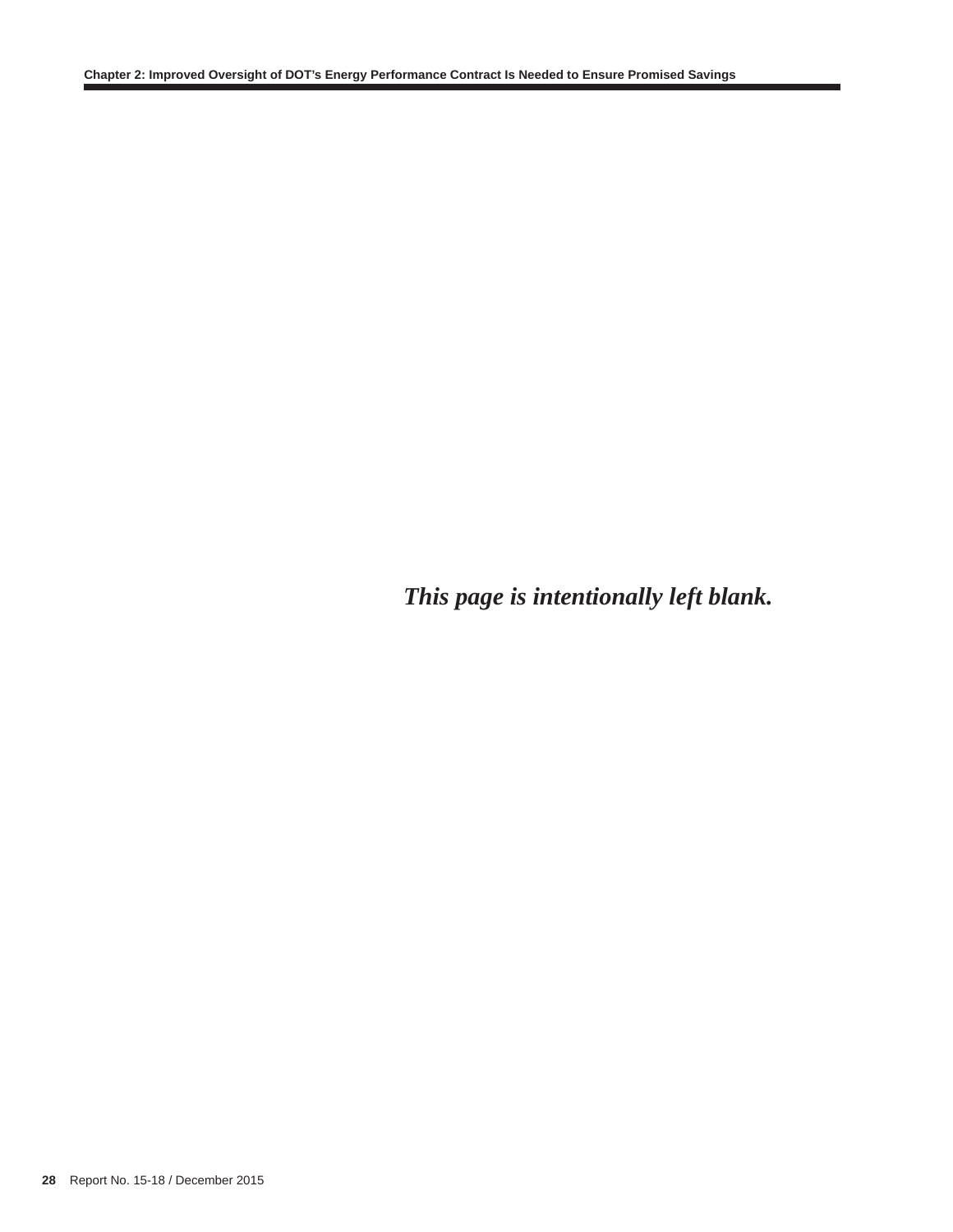# **Response of the Affected Agency**

# <span id="page-35-0"></span>**Comments on Agency Response**

 We transmitted a draft of this report to the Department of Transportation on November 25, 2015. A copy of the transmittal letter is included as Attachment 1. The department's response, dated December 8, 2015, is included as Attachment 2.

The department said it recognized the challenge we faced in understanding and auditing this project in a short time period and appreciated our effort to understand the subject and produce this report. The department agreed with all our recommendations and said it has begun implementing them. Among other things, the department said it has amended the energy contract to correct the flaws we identified.

The department also provided a number of comments, including its assertion that the energy contract firmly defines a 20-year term. However, the department's comment merely reinforces the need to revise the contract's definitions since the language cited by the department conflicts with a contract duration term established elsewhere within the contract. In response to our finding that it allowed a necessary thirdparty consulting contract to expire in August 2015, the department said it has access to the consultant's services via a contract between the consultant and the Department of Business, Economic Development, and Tourism. The department misses our point that this indirect relationship undermines accountability because the consultant is not directly responsible to the department for services provided in support of the energy contract. Accordingly, we stand by our finding. The department also acknowledged our finding that Johnson Controls' first savings report failed to identify \$13.8 million in water savings that will not be achieved.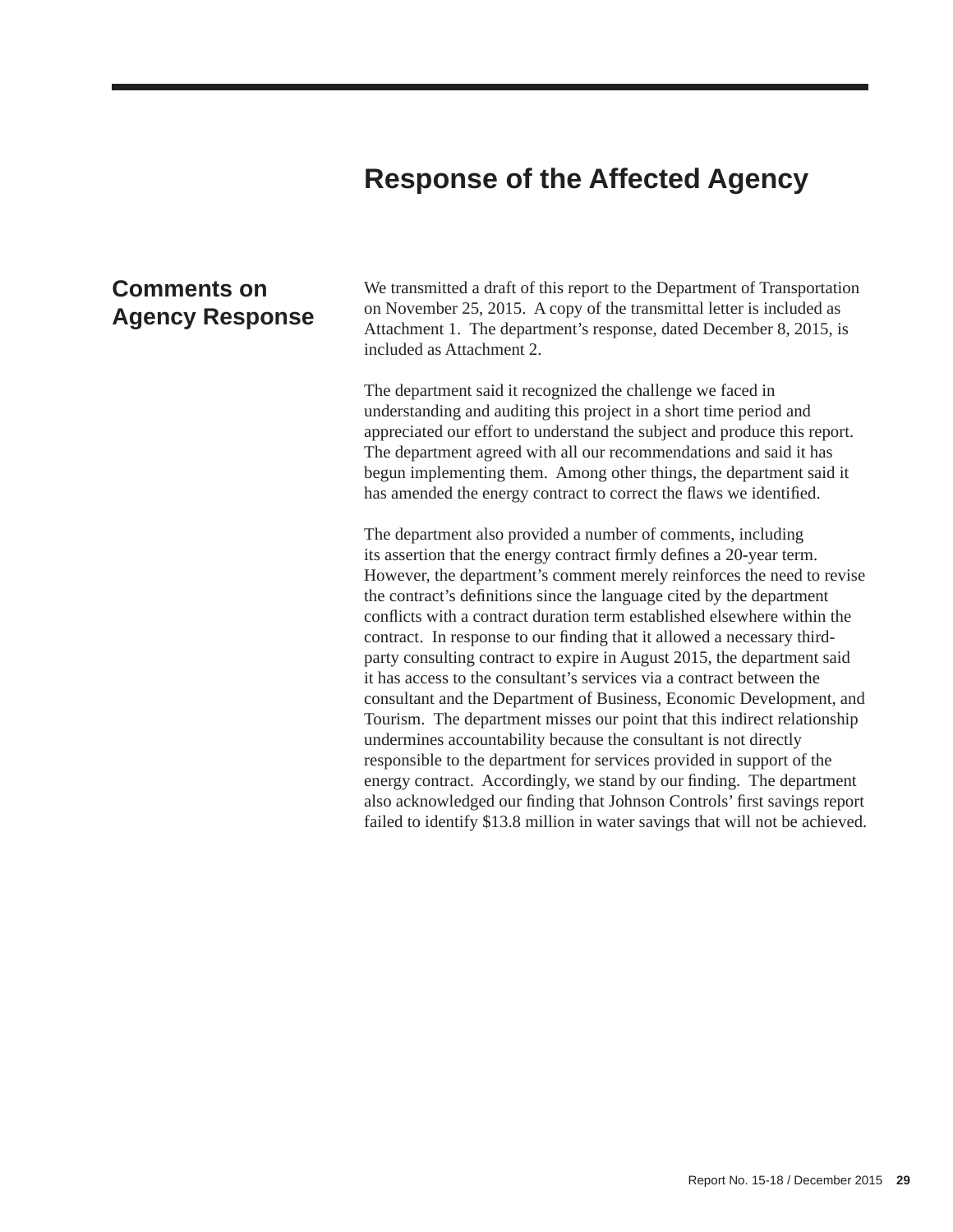ATTACHMENT 1

**STATE OF HAWAI'I** OFFICE OF THE AUDITOR 465 S. King Street, Room 500 Honolulu, Hawai'i 96813-2917



(808) 587-0800 FAX: (808) 587-0830

November 25, 2015

 $\overline{COPY}$ 

The Honorable Ford Fuchigami Director Department of Transportation Aliiaimoku Building 869 Punchbowl Street, Room 509 Honolulu, Hawai'i 96813

VIA EMAIL ONLY: ford.n.fuchigami@hawaii.gov

Dear Mr. Fuchigami:

Attached for your information is a PDF of our confidential draft report no. 4, Audit of the Department of Transportation's Energy Performance Contracts: Improved Oversight Is Needed to Ensure Savings. We ask that you telephone us by Tuesday, December 1, 2015, on whether or not you intend to comment on our recommendations. If you wish your comments to be included in the report, please submit your hard copy response to our office no later than 12:00 p.m., Wednesday, December 9, 2015.

The Governor and presiding officers of the two houses of the Legislature have also been provided PDF copies of this confidential draft report.

Since this report is not in final form and changes may be made to it, access to the report should be restricted to those assisting you in preparing your response. Public release of the report will be made solely by our office and only after the report is published in its final form.

Sincerely,

Quele quecause

Jan K. Yamane Acting State Auditor

Attachment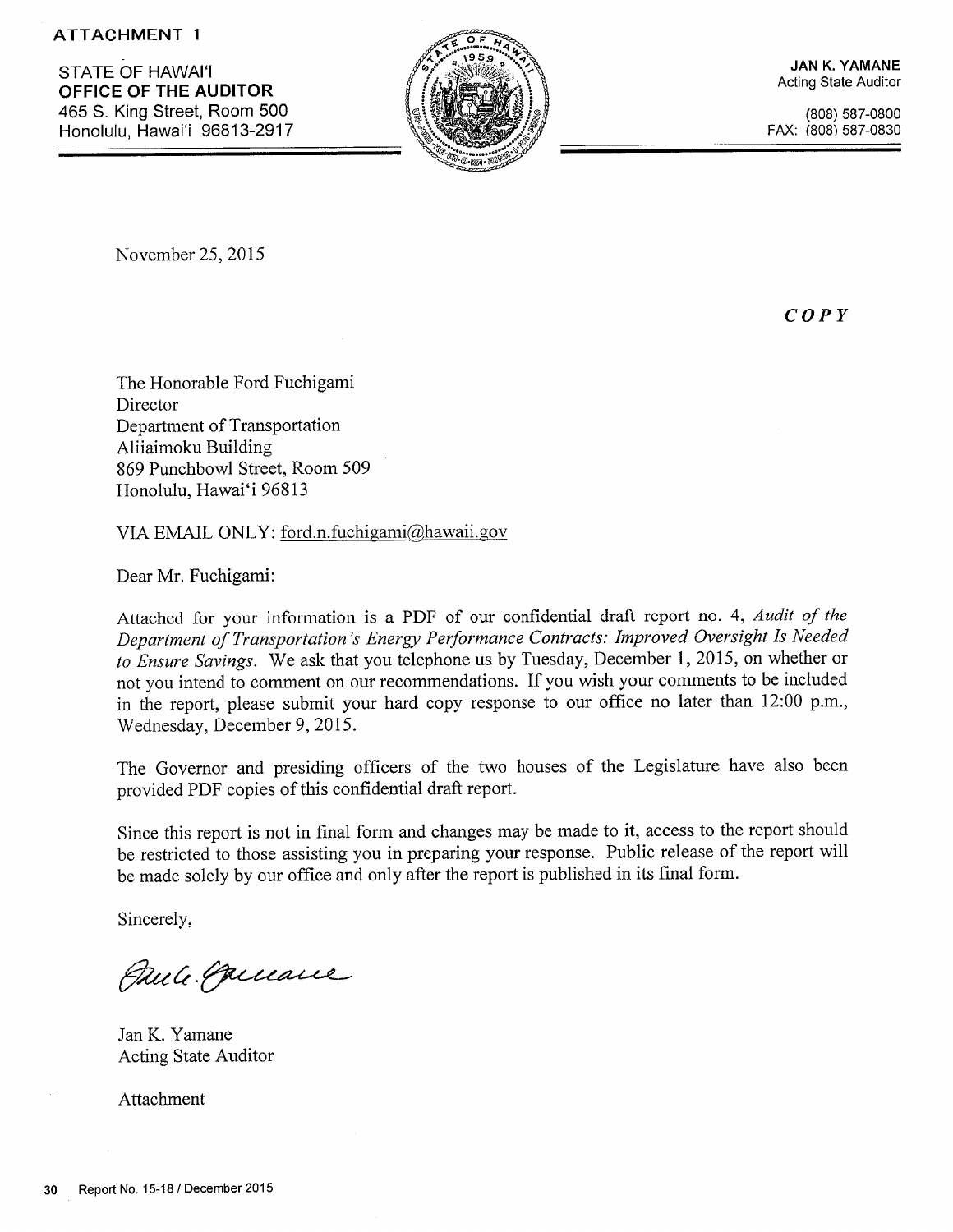#### **ATTACHMENT 2**

DAVID Y IGE **GOVERNOR** 



**STATE OF HAWAII** DEPARTMENT OF TRANSPORTATION 869 PUNCHBOWL STREET HONOLULU, HAWAII 96813-5097

December 8, 2015

**FORD N. ELICHIGAMI DIRECTOR** 

Deputy Directors JADE T. BUTAY ROSS M. HIGASHI EDWIN H. SNIFFEN DARRELL T. YOUNG

IN REPLY REFER TO: DIR 1.11076

# **RECEIVED**

2015 DEC -8 PM 2:51

OFC. OF THE AUDITOR STATE OF HAWAII

Ms. Jan K. Yamane **Acting State Auditor** Office of the Auditor 465 S. King Street, Room 500 Honolulu, Hawaii 96813

Department's Response to the Report on the Audit of the Department of Subject: **Transportation's Energy Performance Contracts** 

Dear Ms. Yamane:

The Airports Division Energy Performance Contract was a complex undertaking involving unique procurement, highly technical subject matter and innovative financing which spanned several years of preparation and implementation. The Department of Transportation (DOT) recognizes the challenge the Auditor's Office faced in understanding and auditing this project in a four month time period and acknowledges and truly appreciates the effort made and understanding gained by the Auditors in producing the report.

Noteworthy acknowledgements in the report include:

- The Airports Division energy contract terms and conditions complied with Department of  $\bullet$ Business, Economic Development and Tourism (DBEDT) and U.S. Department of Energy guidelines
- The Investment Grade Audit (IGA), which is the technical and economic foundation of a  $\bullet$ successful guaranteed energy savings project, set a firm foundation for the Airports Division energy contract
- $\bullet$ The IGA was adequately reviewed by the Airports Division including a rigorous technical review
- The above efforts resulted in an energy contract which complies with best management  $\bullet$ practices meant to insure the success of such performance-based projects to protect the State's interests.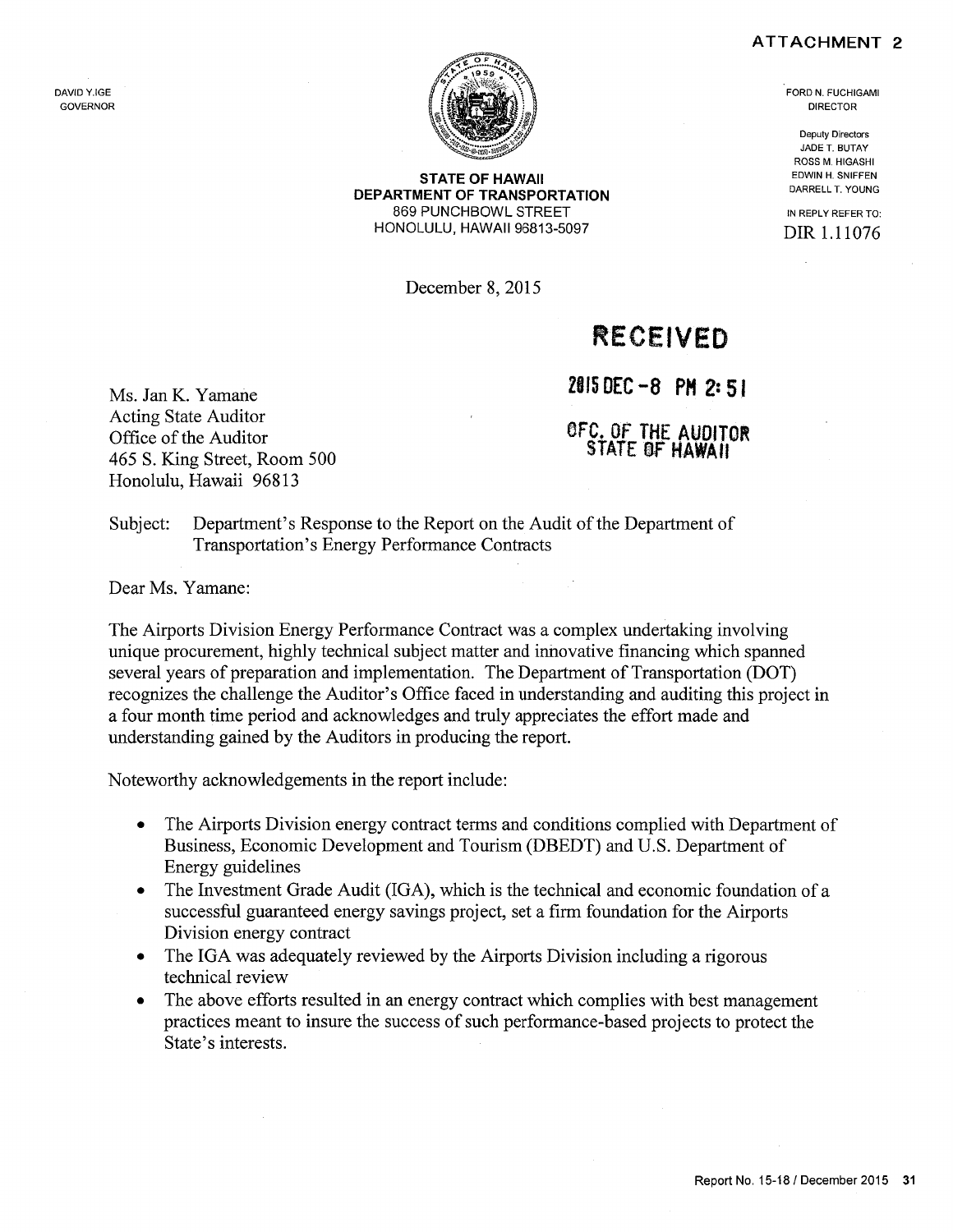Most importantly the report recognizes the Airport Division's energy contract, the largest such state agreement nationwide, could serve as a model for other agencies: "The Department of Transportation (DOT)'s Airports Division's energy contract with Johnson Controls, Inc. presents a promising approach to addressing a host of current and future energy needs. In addition to cutting the division's energy use by 49 percent, the agreement is expected to result in improved lighting and cooling at airport facilities statewide, while furthering the State's goal of reducing oil dependency. At the same time, the project should generate net savings of \$155 million with little risk to the State."

The DOT considers the Airports Division's energy savings project a major accomplishment and hopes other agencies will follow with similar projects. Along with the benefits cited by the Auditor's Office the DOT also received the following benefits:

- \$518 million guaranteed savings in energy costs over the two-year construction period and eighteen-year performance period; actual savings realized are estimated to be 8% higher
- 319 union and 87 management, administrative and professional jobs created in Hawaii  $\bullet$
- \$757.8 million added in economic development  $\bullet$
- \$5.73 million contribution to the general fund through payment of the general excise tax
- \$4.3 million in energy efficiency rebates from Hawaii Energy  $\bullet$
- 74,500 light fixtures and 372 transformer replacements
- 8,748 (2.65 kW) solar photovoltaic panels installed (with this installation, Airports will have a total of nearly 5.2 MW of photovoltaics installed)
- Upgrades and replacement of chilled water and air conditioning systems; installation of  $\bullet$ smart controls to maximize efficiency, indoor air quality, and occupant comfort
- Addresses deferred maintenance such as roof repairs to accommodate the upgrades  $\bullet$
- Fulfills half of Hawaii's commitment to the US Department of Energy, Performance Contracting Accelerator Program, under the Better Buildings Initiative, as well as exceeds Hawaii's commitment to the Clinton Global Initiative Commitment to Action
- Recognized as the largest single state contract for energy performance contracting in the nation by the Energy Services Coalition (ESC); Hawaii was awarded the ESC's Race to the Top award for the state with the highest per capita investment using performance contracting
- Savings measures were installed at 12 airports, 75% of the work will be performed at the Honolulu International Airport, 17% at Kahului Airport, 3% at Hilo International Airport, 3% at Lihue Airport, 1% at Kalaeloa Airport, and the remaining airports are less than 1%
- Over 20 years, the energy saved could power 123,791 homes (Source: DBEDT)

The DOT considers an audit to be a management tool to identify areas for improvement. The DOT acknowledges and agrees with all the recommendations in the report and has already begun implementation of the recommendations.

The DOT appreciates the opportunity to comment on the subject draft report which was provided on November 25, 2015. The DOT provides the following comments on the report.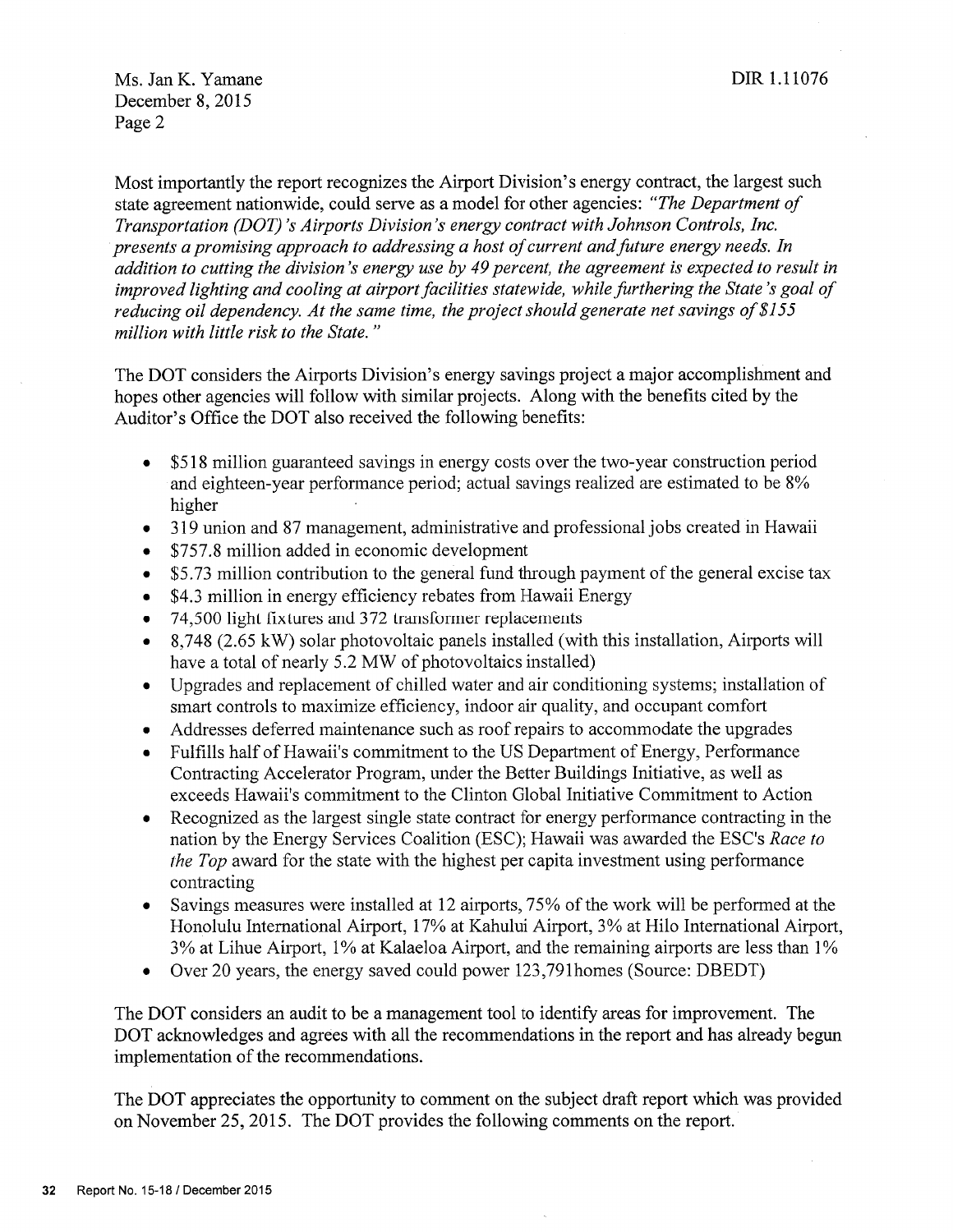#### Timeliness of Savings Reports and a 19 vs. 20 year Contract

Several findings were based on an error in the definition of the Guarantee Year contained in Section 1.1.44 of the energy contract which has been rectified via an executed contract amendment. The first two years of the contract were to construct the energy savings improvements for which a notice to proceed was issued on January 6, 2014. At the end of the construction period on January 6, 2016 the performance or energy savings period starts. The performance period needs to match the state fiscal year since savings are realized in electrical appropriations and those savings are used to pay for some maintenance services related to the contract. Therefore, the first "year" of the performance period is only six months from January 2016 through June 2016. Thereafter from July 2016 to June 2033 the performance period years are from July to June to match the state fiscal years, and the last "year" to December 2033 to make twenty full years is again six months. The definition erroneously placed the initial six month period at year zero instead of at year three.

With the definition correction in place the savings reports are no longer "late" but have been submitted at the proper time, within 60 days after each guarantee year, with the first year having been submitted prior to the end of February 2015 and the second report not due until February 2016. This correction addresses the following findings in the report: page 11, paragraph 3; page 18, paragraph 4; page 19, paragraphs 2 and 3; page 20, paragraph 1; page 23 paragraphs 1 and 2; page 24, paragraph 3; and page 25 paragraph 3.

The erroneous guarantee definition also brought into question the contract length with the audit citing a possible 19 vs. 20 year duration however, the contract term definition contained in Section 1.1.87 firmly places the contract duration at 20 years: "Term shall mean the time period commencing from the issuance of the Notice to Proceed through the twentieth (20th) anniversary thereof, or as may be earlier terminated pursuant to the provisions of this Agreement."

The contract also contains a table titled Schedule P which shows by year the annual savings, expenses and debt service and clearly shows the 6 month "years" starting at year 3 and year 19.5. Of the 3,479 page contract Schedule P was the most referred to document during contract formulation, project financing and construction savings reporting. This resulted in the contracted parties having a common understanding of the contract 20 year term, when the six month "years" should occur, and when the energy savings reports should be submitted. The parties administered the contract based on that mutual understanding which correlates to the current amended and corrected contract and the contract Schedule P which always showed correctly when the six month "years' occurred.

#### Contract Provision for Automatically Accepting the Energy Savings Report After the 90 Day Review Period if DOT Does Not Respond.

The DOT acknowledges the finding that the State Procurement Office Guideline recommending a formal written acceptance of a vendor submittal in all circumstances would not be in effect if the DOT did not respond during the 90 day review period. This contract provision has been changed via a contract amendment to require DOT provide formal written acceptance of the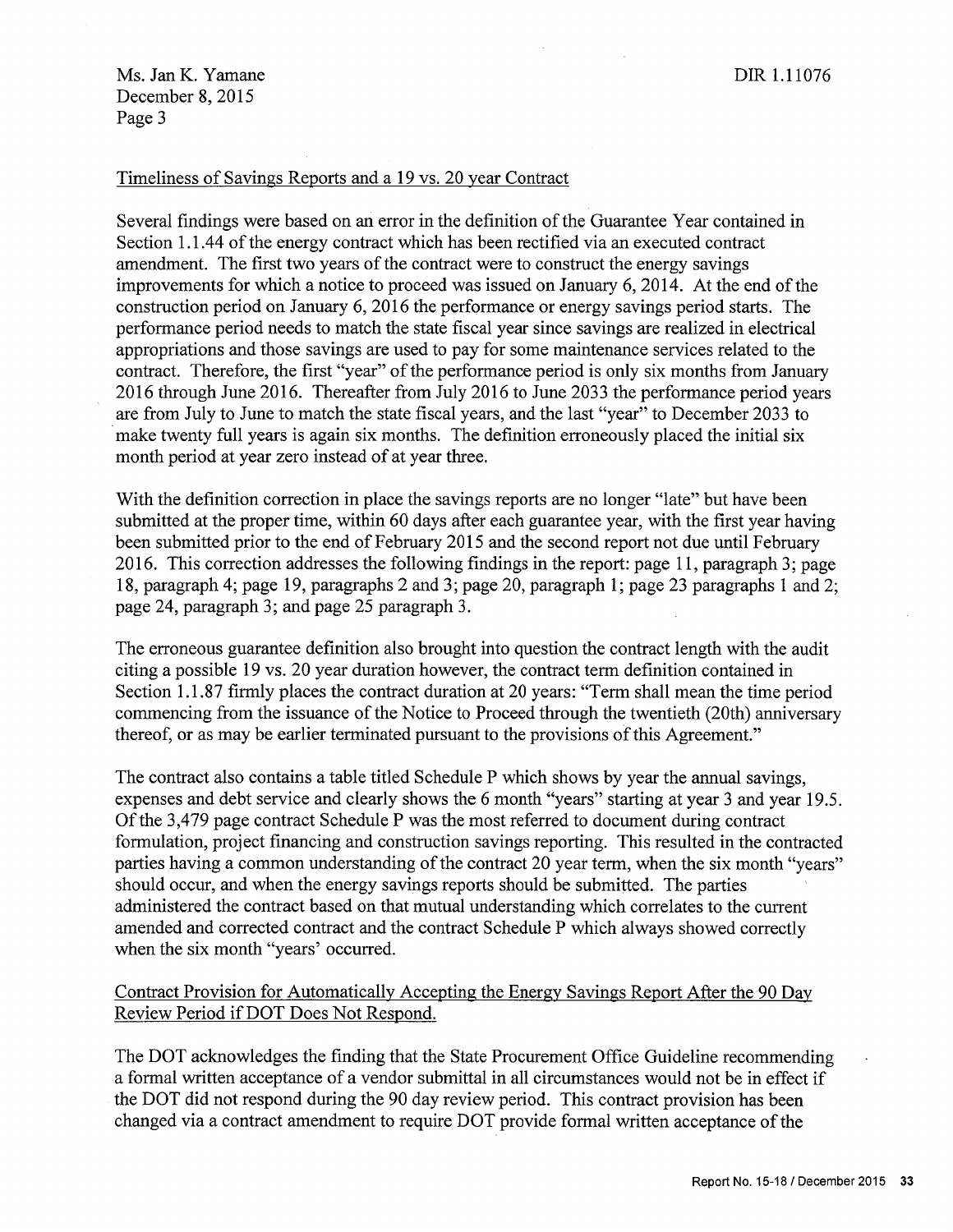energy savings report even after the 90 day review period expires. The DOT appreciates the finding so the contract improvement could be made.

#### Acceptance of the First Energy Savings Report

The DOT formally sent back with questions the first year savings report on May 7, 2015 which is within the 90 day contract review period and is waiting for Johnson Controls' complete response before formal acceptance. The DOT utilized the services of a third-party consultant with national expertise to review the savings report in a timely manner which provided the questions prior to May 7, 2015.

The Auditor's Office report cites the third-party consultant contracting vehicle expiring in August 2015 leaving the Airports Division without a technical review resource. However, DOT has access to the same consultant's services via a contract between the consultant and DBEDT in effect since May 2014 for energy performance contract support services. The support for energy savings contract administration has been and continues to be provided by DBEDT to DOT and other state agencies in accordance with their statutory framework, mission goals and availability of funds. The DOT will also contract for additional savings report review and audit services prior to the submission of the  $2<sup>nd</sup>$  energy savings report in February 2016.

Via the DBEDT contract, the third-party consultant is currently assisting DOT Airports, Highways and Harbors Divisions with developing standards for submission and acceptance of energy savings reports for DOT which will address the findings regarding DOT's lack of structure and training in this area. While these standards are being developed the Airports Division's maintenance engineers and internal auditing staff are able to perform global checks of the energy savings through analysis of Hawaiian Electric Company invoices. So far these checks have shown energy savings above the amounts called for in the contract.

#### Johnson Controls First Savings Report Fails to Identify \$13.8 million in Water Savings that will not be Achieved

DOT acknowledges the finding on this issue. DOT still allowed the equipment related to water conservation measures to be installed because the equipment provides important data on the overall operation of the chilled water plant. In addition, Johnson Controls is in ongoing discussions with the City and County of Honolulu Department of Environmental Services to look at alternatives for recognizing the evaporative water credits since the Airport's water system is unique.

Regardless of the outcome Johnson Controls will honor and guarantee the contractual water savings amount and has already implemented additional electrical savings measures to cover the water savings.